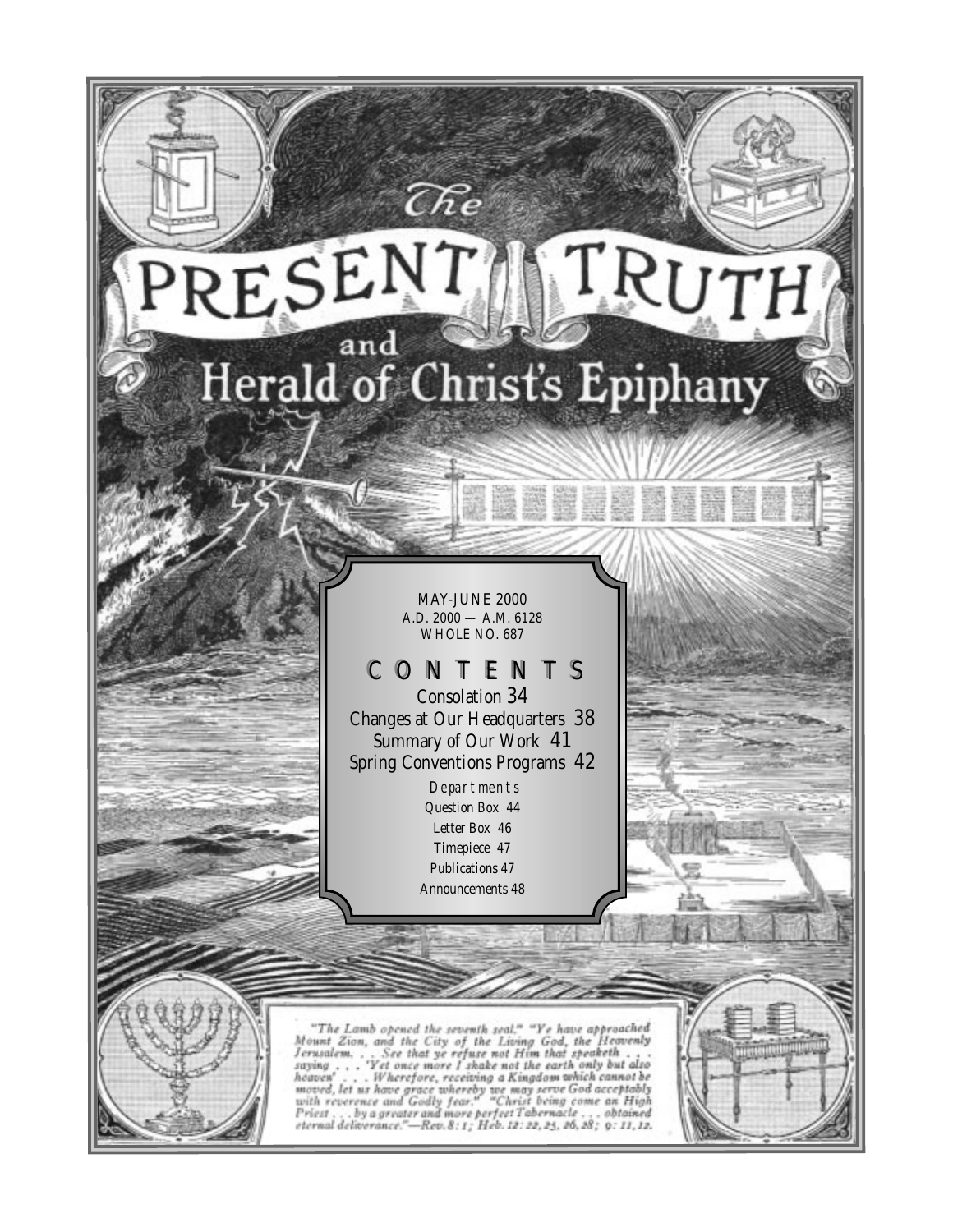# Consolation

*"Joses, who by the apostles was surnamed Barnabas, (which is, being interpreted, The son of consolation)"*

*—* Acts 4: 36 —

THAT THE NAME "son of consolation," or comfort, should be given to anyone of mature years speaks volumes respecting the general character of the person. We know little about Barnabas, but if this one sentence of holy writ comprised the sum of our knowledge, we could not fail to love and appreciate him.

In one sense of the word the church is spoken of as a mother, Zion, and all the true people of God are thus represented as her children — sons and daughters. Most of these are sons and daughters of comfort; others, unwittingly, are sons and daughters of pain, frequently causing more or less of distress and discomfort to others and to themselves.

We need to see this subject in its true light in order that we may each act accordingly — that a larger and an



increasing number of the children of Zion will be sons and daughters of comfort to all with whom they come in contact, and thus, in a general way, comforters to the church as a whole.

# **A COMFORTABLE CHURCH**

Some may ask, Does the church need comfort? Are not the majority too comfortable already? Do they not rather need to be stirred up, to be reminded of their sins, to be chided and made generally as uncomfortable as possible, to the intent that they may thus be helped onward and upward? As one minister defined his duty to his parishioners, it was "to comfort the afflicted and afflict the comfortable."

We agree that there are occasions when reproofs and corrections in righteousness are proper. But we have no sympathy at all with the thought so common with some good people, that they should always be feeling miserable with themselves and, in turn, making others miserable, by nagging, faultfinding, upbraiding and intimidating.

Those needing reproof or rebuke are such as are walking after the flesh and not after the Spirit — in violation of their covenant. Those who should be warned to flee from the wrath to come are such as have never yet fled for refuge to the hope set before them in the Gospel — such as are without God, and have no hope in the world — no relationship to Christ, through faith and obedience.

But the truly consecrated, are, however imperfectly, seeking to walk after the Spirit, though they are well aware that they do not and cannot walk up to a perfect standard. These, instead of needing reproofs, rebukes, smitings and upbraidings for their shortcomings, which they admit, deplore and strive against, need sympathy, assistance — in short, comfort.

# **THE BALM OF GILEAD**

Probably few have noticed to what extent the Scriptures administer this very "balm of Gilead" (Jer. 8: 22) to the true children of Zion; but the Scriptures are full of comfort, and there is a great need that all who are truly the Lord's people should see to it that they are more and more sons and daughters of comfort in the church, administering to one another the helpfulness, encouragement and refreshing that the Lord intended.

Our Lord spoke of the holy Spirit as the Comforter, but He mentions Himself also as a comforter, saying, "I will pray the Father, and he shall give you *another* Comforter" (John 14: 16, emphasis ours). Jesus here implied that His disposition (His holy Spirit) would be displayed to his disciples by the working of the holy Spirit toward them.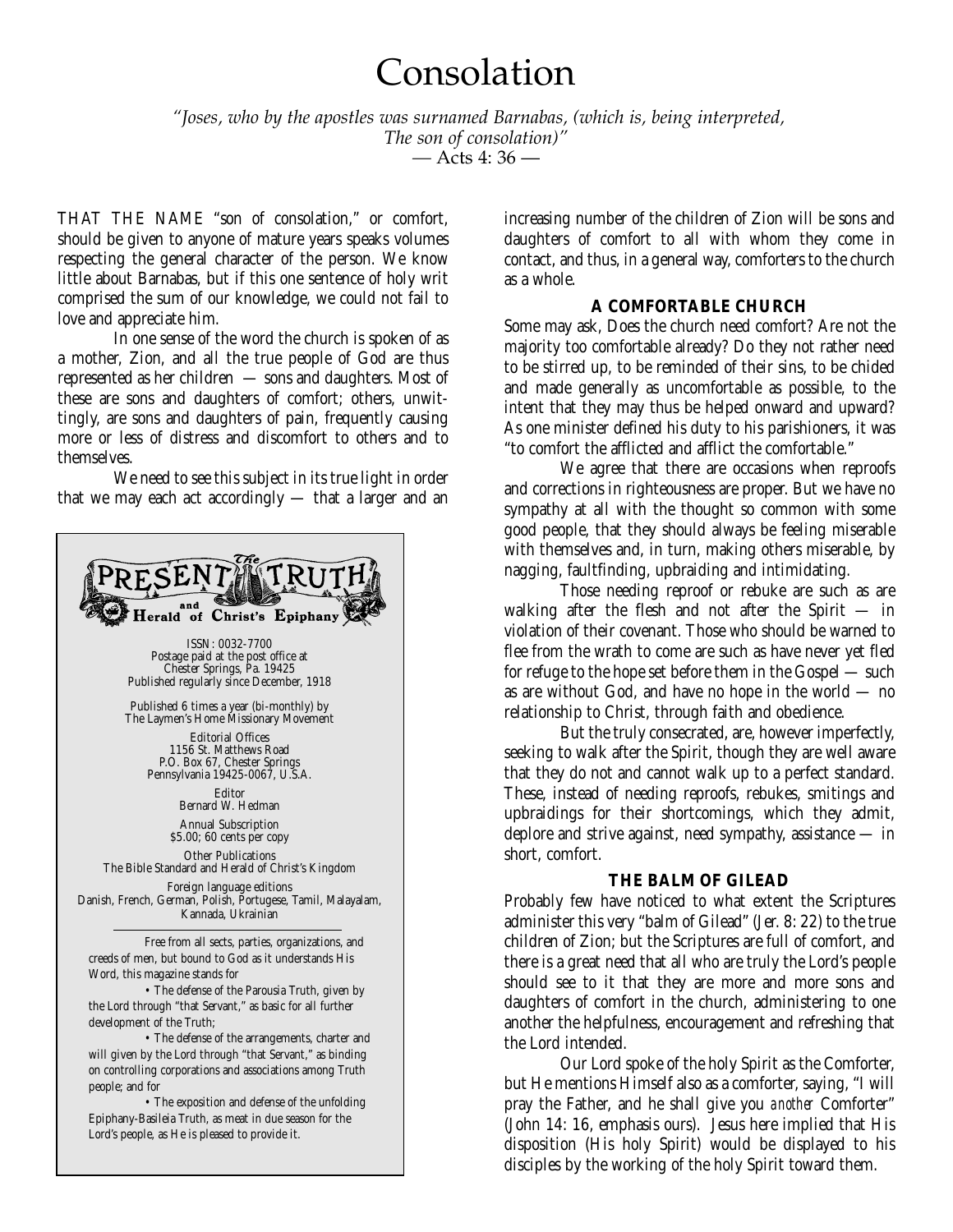To what extent our Lord Jesus was a comforter we may judge as we look back over the three-and-a-half years of His ministry. At its close we hear Him saying to His faithful ones, "I will not leave you comfortless" — orphans, bereaved of a caretaker. As respects His care over the Apostles while with them, we have a suggestion from His prayer to the Father, "those that thou gavest me I have kept, and none of them is lost, but the son of perdition" (John 17: 12).

# **JESUS THE GREAT COMFORTER**

It had been foretold of our Lord in advance through the Prophets that He would be a comforter, as we read, "The Spirit of the Lord God is upon me; because the Lord hath anointed me to preach good tidings unto the meek; he hath sent me to bind up the broken-hearted . . . to comfort all that mourn; . . . To appoint unto them that mourn in Zion, to give them beauty for ashes, the oil of joy for mourning, the garment of praise for the spirit of heaviness" (Isa. 61: 1-3).

All this means that our Lord Jesus was a comforter in Zion above and beyond all other comforters. He entered into sympathy with the meek, lowly and right-intentioned in all of their weaknesses, trials and difficulties; and this is the hold that the character and words of Jesus have upon our hearts today. Our Lord was not continually chiding the Apostles, finding fault with them, or accusing them; instead, He sympathized with them, assisted them, and interpreted their heart intentions liberally, generously. Thus, they became more and more His faithful followers, even unto death.

# **SOME EXAMPLES**

Note the case of the woman taken in sin, and our Lord's failure to make any pharisaical tirade against her. Mark his reproof to those who stood by: "He that is without sin . . . let him first cast a stone at her." Mark how, when they were all thus convicted of imperfection in some particular themselves, our Lord said to the woman, "Neither do I condemn thee: go, and sin no more" (John 8: 3-11).

Notice Jesus' dealing with the Apostle Peter, after he had denied Him in cursing and swearing. Many of the Lord's followers would have felt it their bounden duty to rebuke Peter publicly before all the Apostles, and to have required public confession and some sort of penance; and on every possible occasion they would have thrown back in his face his weakness and disloyalty. Such would qualify as strife-breeders, annoying hinderers of the work they desire to forward. Peter did not need reminding of his disloyalty; he had already wept buckets over it. A mere word from the Lord in chiding, reproof, might have discouraged him perhaps hopelessly.

The nearest thing to a reproof in our Lord's conduct and language was the inquiry, "Lovest thou me?" (John 21: 15-17). Let all who would be true sons and daughters of consolation in Zion learn this lesson from the great Teacher — not to punish, correct, reprove, and rebuke. Rather,

avoid these as far as possible, and inquire not so much about the past as about the present — What is the offender's *present* attitude toward the Lord, His cause, His people?

# **COMFORT NEEDED**

It was with the full appreciation of the fact that the church would need comfort rather than chiding and reproof that our Lord said, "If I go not away, the Comforter will not come unto you" (John 16: 7). The Ransom merit had to be presented in the antitypical Most Holy before this blessing could be bestowed. That blessing would yield the comfort of the Spirit and of the exceeding great and precious promises to those who had accepted Jesus — and, additionally, to those who would believe on Him through their word.

True, our Lord spoke of the holy Spirit as reproving — but not as reproving the church. "He will reprove the world of sin, and of righteousness, and of judgment" (John 16: 8). The nearest suggestion of reproof in respect to the holy Spirit's dealing with the church is that given by the Apostle Paul, when he says, "Grieve not the holy Spirit of God, whereby ye are sealed unto the day of redemption." And again, "Quench not the Spirit" (Eph. 4: 30; 1 Thes. 5: 19).

The provision made for the comfort of the Lord's people clearly indicates a necessity for such comfort. The Lord's people are beset on every hand with adverse conditions — the world, the flesh, the devil — seeking to intimidate or discourage or entrap the Christian. What we need, in order to make us sons and daughters of consolation to our brethren, is a large measure of love and sympathy in our hearts. In proportion as sympathy and love come in, they will crowd out the spirit of strife, contention, judging and fault-finding.

As a rule, those who have the spirit of helpfulness, of comfort, of consolation, and who are able to pour this balm into the wounded hearts of others most liberally are those who themselves have passed through severe trials, difficulties, disciplines, and who have thus been touched with a feeling of the infirmities of our race, and — more than this — have been touched with a feeling of sympathy for the weaknesses and oppositions which assail the brethren in their endeavors to walk after the Spirit.

Those who have little sympathy or desire to lend a helping hand to the weak or the stumbling and those who are out of the way, have much yet to learn respecting the real meaning of the word *love* in its higher senses — perfect love for the brethren, and the love that extends to all mankind, even to one's enemies.

**WAYS IN WHICH THE SPIRIT COMFORTS** The holy Spirit comforts in a number of ways:

• By enabling us to come into harmony with the Lord and the Truth, so that we can see matters from the Divine standpoint.

• Through the Scriptures, the promises of God, the Truth — for is not the Spirit of God the spirit of the Truth?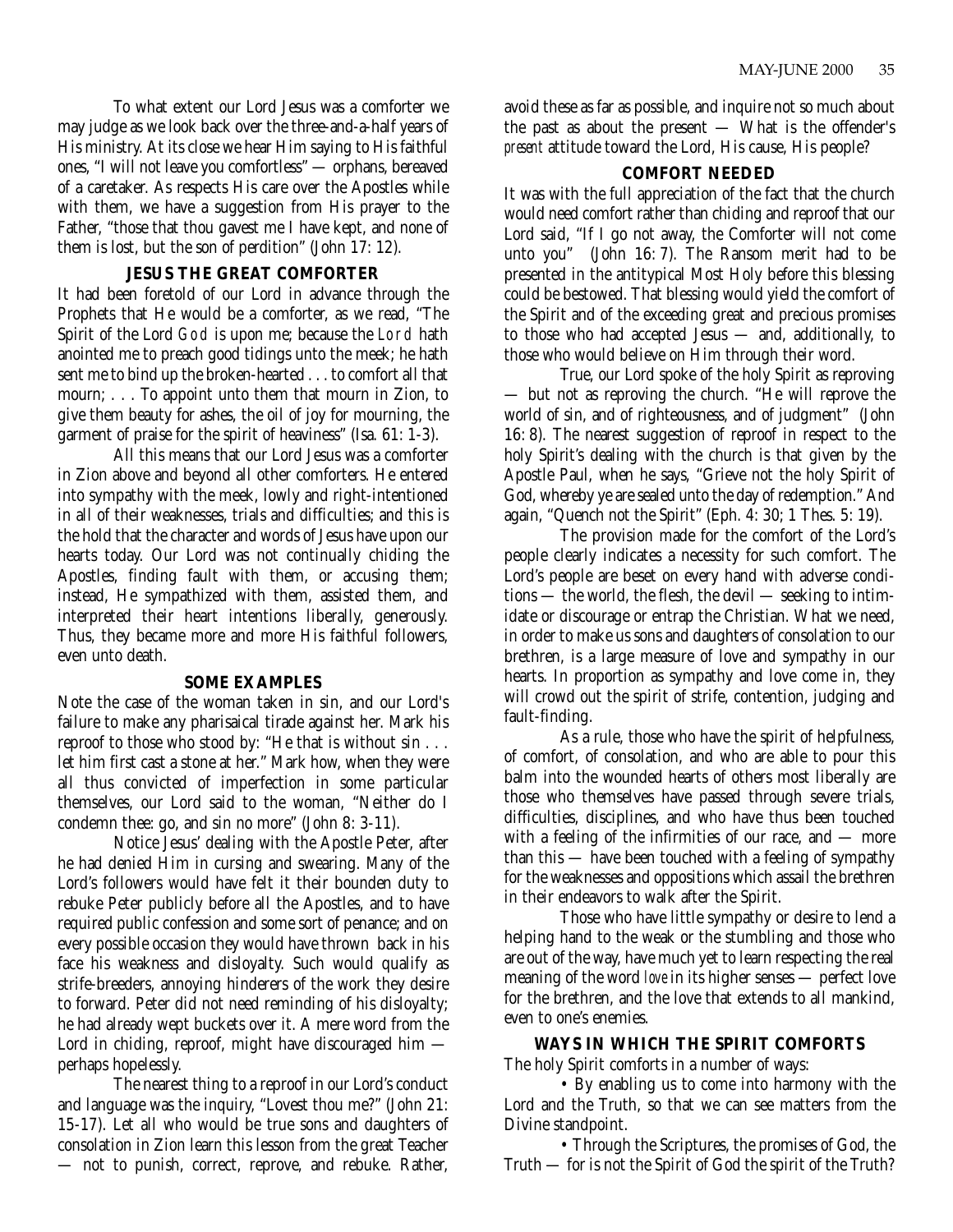• By making each one of us a Barnabas — a comforter of our brethren. This is the thought of the Apostle Paul when he says, "Now the God of patience and consolation grant you to be likeminded one toward another according to Christ Jesus" (Rom. 15: 5).

## **COMFORTED AND TAUGHT TO COMFORT**

Reversing the foregoing order, and considering the way in which the brethren are to comfort the church, we note that it is as the channels of the holy Spirit, and as the mouthpieces of the Word of God. No one is competent to be a comforter unless he or she has already received comfort from God.

As members of the Lord's people, we begin receiving comfort from the time we accept the assurances of God's Word respecting His love and mercy, as exhibited in Christ Jesus, in that He died for our sins. As we appropriate this Divine favor to ourselves, by faith, we have our first taste of real comfort — peace and joy, the blessing of sins forgiven. We then are privileged to move toward a higher grace, that of consecration, complete dedication of our will to the doing of God's will. So our faith and devotion grows.

We become a comforter of others. In fact, it is not only our privilege and joy to do this, but it should be seen as our duty. This evidently was true of Barnabas.

# **APOSTOLIC EXHORTATIONS COMFORTING**

Notice the Apostle Paul's exhortation on this subject. In his second letter to the Corinthians (1: 3-7) he says, "Blessed be God, even the Father of our Lord Jesus Christ, the Father of mercies, and the God of all comfort; Who comforteth us in all our tribulation, that we may be able to comfort them which are in any trouble, by the comfort wherewith we ourselves are comforted of God. For as the sufferings of Christ abound in us, so our consolation also aboundeth by Christ. And whether we be afflicted, it is for your consolation and salvation, which is effectual in the enduring of the same sufferings which we also suffer: or whether we be comforted, it is for your consolation and salvation. And our hope of you is stedfast, knowing, that as ye are partakers of the sufferings, so shall ye be also of the consolation."

Paul evidently had a keen appreciation of how much the church needed consolation. Those who make the greatest progress in this direction, as comforters in Zion, are growing most in grace, and vice versa.

In the same epistle (2 Cor. 7: 4-13), the Apostle uses this word "comfort," seven times, saying, "I am filled with comfort, I am exceeding joyful in all our tribulation. For, when we were come into Macedonia, our flesh had no rest, but we were troubled on every side; without were fightings, within were fears. Nevertheless, God, that comforteth those that are cast down, comforted us by the coming of Titus; And not by his coming only, but by the consolation wherewith he was comforted in you, when he told us your earnest desire, your mourning, your fervent mind toward me; so that I rejoiced the more. . . . Therefore we were comforted in your comfort."

Here again we see illustrated the mutual helpfulness of the church in this matter of comfort. Titus had a part in it, Paul had a part in it, the church at Corinth had a part in it — every member possessing the holy Spirit and exercised by it had a share. The beautiful expression, "God of all comfort," shows us that God's disposition, His Spirit, is a tender one toward His people (2 Cor. 1: 3).

## **PAUL'S APPROACH TO THE CHURCH**

Speaking respecting his own course, the Apostle, in his first letter to the Thessalonians (2: 11), gives us a little insight into his methods, and shows us that he neither domineered nor tyrannized over the church, nor continually harassed, threatened and upbraided them. On the contrary, he says, "ye know how we exhorted and comforted and charged every one of you, as a father doth his children." This familiar spirit in the Apostles, which enabled them as fathers and as brethren in the church to comfort and assist, should be a guide now to all who would be servants of the Lord and helpful children of comfort — sons of consolation.

Many are in darkness respecting the Word of God. They have not received the spirit of comfort and love, and therefore cannot appreciate the loving, gracious Plan which the Word of God upholds. Not by accident did the Apostle, when stating that we are to "grow in grace, and in knowledge," put grace first (2 Pet. 3: 18).

# **THE COMFORT OF THE SCRIPTURES**

We have seen what it is to have the comfort of the brethren through the holy Spirit. Let us inquire now what it is to have "the comfort of the Scriptures" (Rom. 15: 4).

While the prophetic testimony of Isa. 61: 1 applied primarily to our Lord, it also applies to every one of His followers. It is not our commission to break men's hearts. The hard of heart can properly be left for the Lord to soften by His righteous disciplines. Our commission is to seek out the meek and mourning ones, who recognize their own shortcomings and weaknesses, and who are looking for refuge and deliverance.

It is part of our commission to point them to the Lamb of God, who takes away the sin of the world (John 1: 29), to point them to the beauty of the resurrection for the ashes of death and glories which the Lord has promised by and by to take the place of the spirit of heaviness, disappointment, sorrow, and trouble of this present time. It is our commission to tell such that "joy cometh in the morning," and to assist them to arise and at once put on the garments of praise, and begin to walk in newness of life (Psa. 30: 5).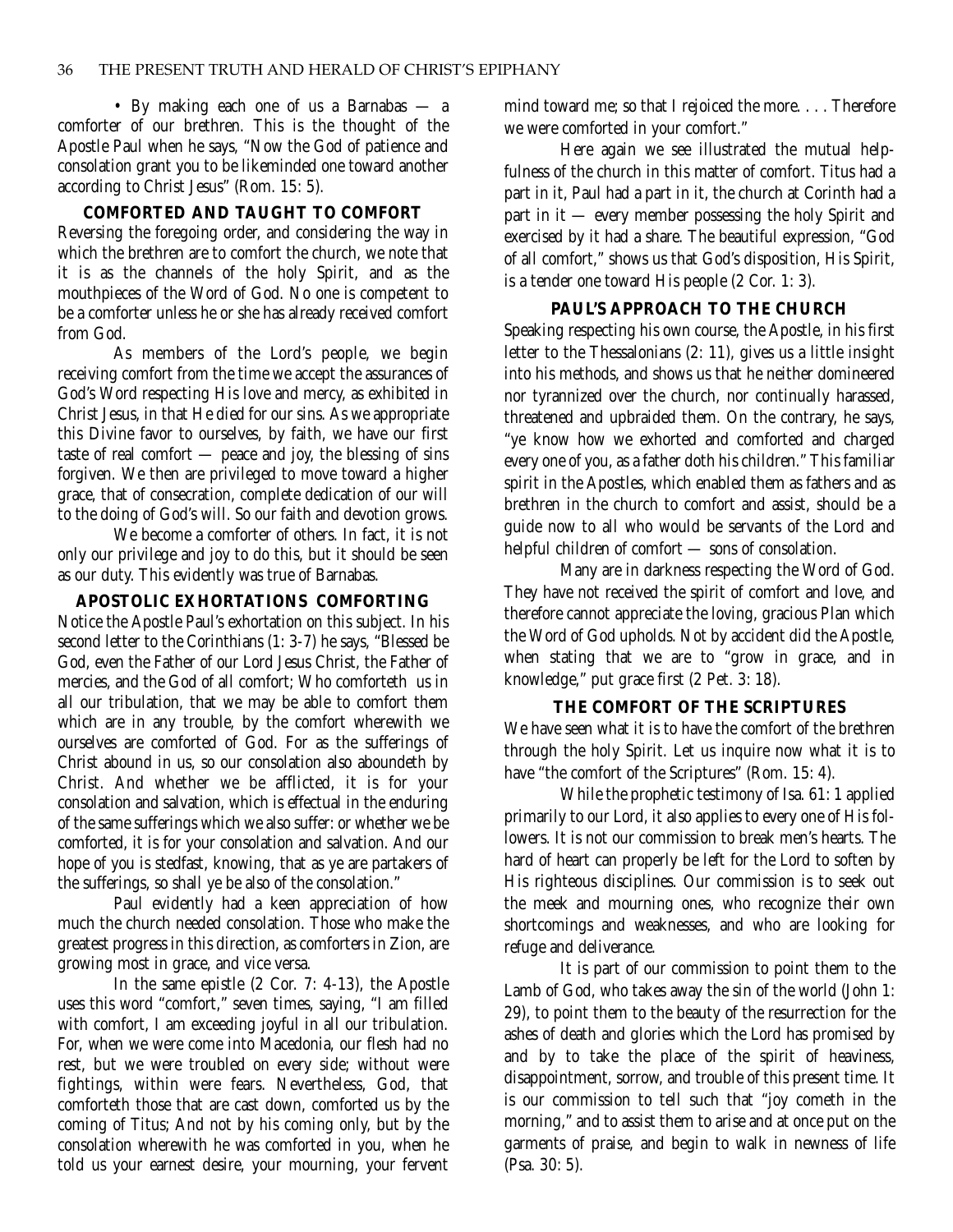# **GOD'S PEOPLE SHOULD NOT BE GLOOMY**

Whoever has heard the Gospel message has cause for rejoicing. When the Lord said, "Blessed are they that mourn: for they shall be comforted" (Matt. 5: 4), He said it in the Jewish Age, to those who were under the Law — a Law which condemned all imperfection. Those then striving to live up to the Law  $-$  "Israelites indeed" (John 1: 47) — would have often been discouraged and brought to a figurative state of mourning, sadness, for their sins.

The Apostle represented not only himself, but all other sincere Israelites, groaning under the Law, when he cried out, "O wretched man that I am! who shall deliver me from the body of this death?" (Rom. 7: 24). He mourned over his sinfulness. The Lord appointed that all the mourners in Zion should be comforted — comforted with the assurance that, while they were sinners and imperfect and could never justify themselves before God under the Law, nevertheless, God Himself had provided a Ransom, and had redeemed His people.

It is in view of this comforting assurance of the Gospel that the Apostle, after representing himself as the Jew under the Law, groaning and travailing and crying for deliverance, in the next breath represents himself as the Christian who has found deliverance (v. 25); elsewhere he exclaims, "Thanks be unto God, which giveth us the victory through our Lord Jesus Christ" (1 Cor. 15: 57).

Were it not that we have the comfort and consolation of the Scriptures, and the joy and peace which the world can neither give nor take away, ours would be a sad lot indeed. But under conditions as the Lord has arranged it is our privilege to rejoice in tribulation, and in everything give thanks — even while suffering the loss of earthly things.

# **THE SECRET OF REJOICING**

What is the secret of this rejoicing in tribulation? It comes through the comfort of the Scriptures, made luminous by the holy Spirit. For instance, take the inspired prophecy respecting Rachel weeping for her children, refusing to be comforted, because they are not — because they are dead ( Jer. 31: 15-17).

The Lord's message of comfort to Rachel, and, incidentally, to all who have suffered loss through the great penalty of death, is, "Refrain thy voice from weeping, and thine eyes from tears: . . . they shall come again from the land of the enemy" (Jer. 31: 16). This is grand consolation for those who have the uncomfortable fear of eternal torment. Having gone to the land of the enemy, our loved ones are secure.

All the comfort of the Scriptures is along this line. The Word of God shows us that the present reign of sin and death is not everlasting; that a new dispensation is to be ushered in as the result of the great Redeemer's sacrifice, and that in this new dispensation a blessing will come to all the *Were it not that we have the comfort and consolation of the Scriptures, and the joy and peace which the world can neither give nor take away, ours would be a sad lot indeed.* 

families of the earth. Favored now with a knowledge of the Lord, the faithful of this time will be made sharers with Jesus in the great Kingdom work of blessing the world.

What a blessed and comforting thought it is that the whole world of mankind which has gone down into death in Adam will be ransomed — the death penalty will be repealed; their death be as a sleep, from which all will be awakened in the Millennial morning, to have an opportunity to learn of the goodness of God and accept of His favor unto eternal life, by obedience.

The Apostle Paul implies in some of his statements that the comfort and peace of the church are dependent largely upon the unity of the Spirit of the Lord in the various members, and that we from experience should note that this is the case. He says, "Finally, brethren, farewell. Be perfect, be of good comfort, be of one mind, live in peace; and the God of love and peace shall be with you" (2 Cor. 13: 11); and again, "If there be therefore any consolation in Christ, if any comfort of love, if any fellowship of the Spirit, if any bowels and mercies, fulfil ye my joy, that ye be likeminded, having the same love, being of one accord, of one mind" (Phil. 2: 1, 2).

What exhortations these are to unity, peace, brotherly kindness! How they suggest to us patience, forbearance, gentleness, helpfulness and the spirit of comfort toward one another. Let us more and more be worthy of the name Barnabas. May the holy Spirit abound in us, for this is the Lord's good pleasure, that with it dwelling in us richly we may all be sons and daughters of comfort in Zion, representatives of our Father, and channels of the holy Spirit and the Truth.

> *Blest are the sons of peace, Whose hearts and hopes are one, Whose kind designs to serve and please Through all their actions run. We share our mutual woes,*

*Our mutual burdens bear; And often for each other flows The sympathizing tear.*

— Hymns of Millennial Dawn, No. 23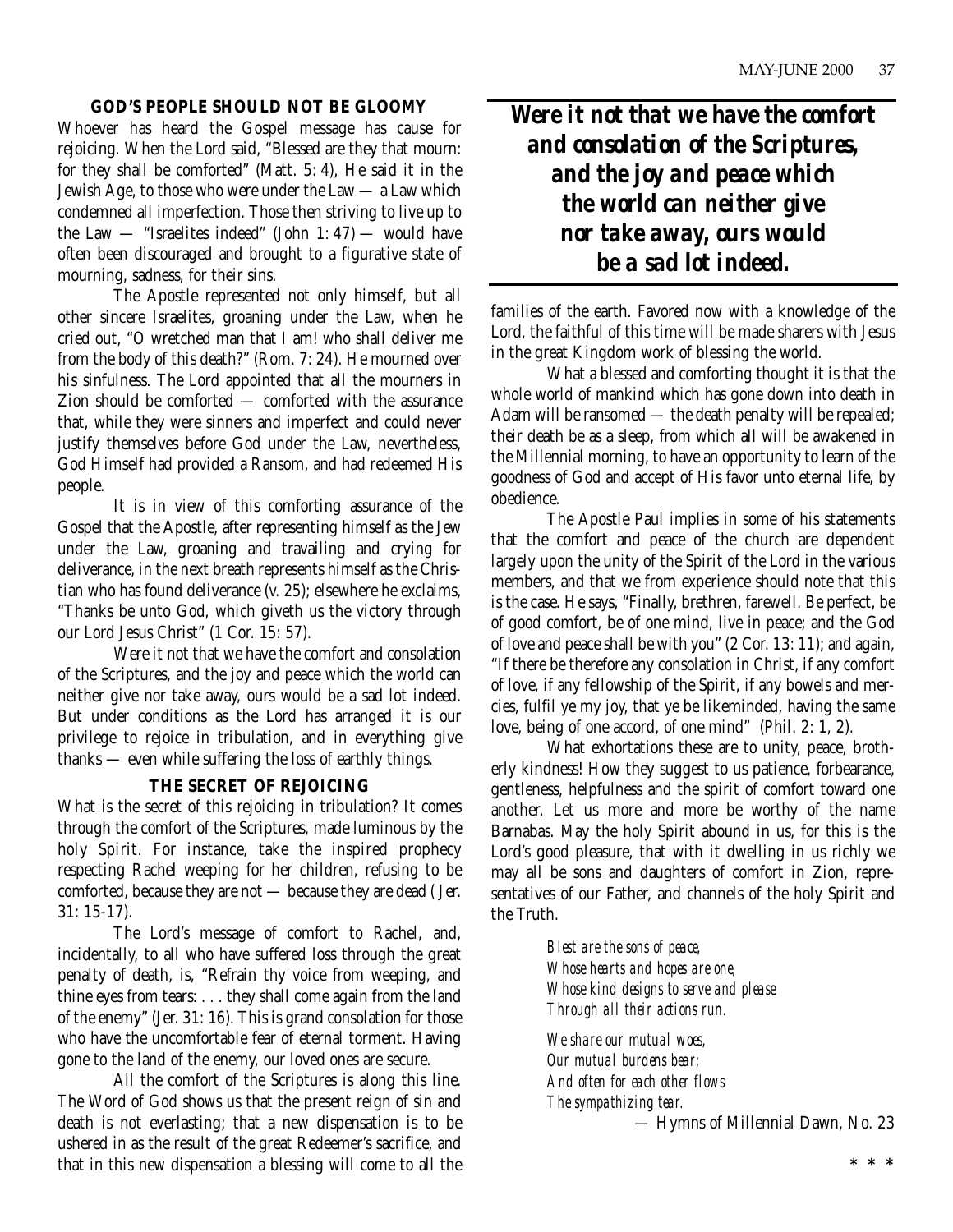# Changes at Our Headquarters

THE FIRST HALF of the year 2000 has seen a string of changes at our Chester Springs headquarters. These changes cover a range of structural, organizational and procedural matters. This report will cover the highlights under pertinent headings. We are including a number of photographs.

# **Structural**

Our headquarters was moved from Philadelphia to Chester Springs in 1967. At that time, and for some years thereafter, Chester Springs could fairly be described as a village or rural community. It has long been renowned as a prime location for farming and the raising of horses. The

area has altered over the intervening years. While this is still horse country, many of the farms have gone, replaced with housing tracts and the accessories of modern town life — large office complexes, shopping centers, restaurants, and the like.

Within the past three years the opportunity presented itself to divest some of our 90-plus acres of land and reinvest the proceeds in the Truth work. The acreage is now being transferred to new ownership. Beginning in 2001, 33 houses will be built on the land, just down the hill from the Bible House premises.

In keeping with the new look of the surrounding area we have carried out some deferred main-

tenance and improved our facilities. This includes adding new offices, reorganizing our warehouse facilities, and demolishing our old barn (long known as the "guest house").

# **New Offices**

The Editor's major heart surgery late in 1999 prompted a change in his office location. To avoid his having to climb stairs a new office was converted from an existing bedroom, adjacent to his own bedroom. The idea was expanded

and all bedrooms across the south side of our building were converted to modern offices. The work was carried out by one of our local church members, Bro. Larry Matson, working with his crew. They installed "floating" laminate floors (for easy maintenance), double-glazed windows, fluorescent lights, and added new coats of paint. A small conference room was added.

The offices were equipped with new furniture, and linked by a full-service telephone system for internal and external calls.

We have equipped our new offices with a network of computers, Macintosh and PC, ably assisted by Bro. John Kirkwood of our local class.

# **Staff**

**The Editor in his new office**

The Lord has blessed us with new full-time staff members. Bro. Dan and Sr. Sue Herzig, Connecticut, and Bro. Jack and Sr. Debbie Zilch (the Editor's daughter), Minnesota. These brethren will be living off-site. Bro. and Sr. Herzig will

> be focusing their efforts on our new work for *The Bible Standard* web site, in conjunction with a team of brethren in the United Kingdom. We hope a presence on the web will boost interest in what we have to offer. Bro. and Sr. Zilch will be concentrating mainly on work for our magazine publishing and working closely with Bro. John Davis, Associate Editor,

whose services are appreciated very much. These new staff members join the existing staff,

which comprises, along with the Editor's wife, Bro. Leon Jordan, who runs the Shipping Department; Sr. Loisann Lounsbury, who

> is in charge of the Correspondence Department and performs general secretarial work; Bro. Bradley Hedman, the Editor's son, who

**Left: One of the new publications offices. Below: The Editor's daughter, Debbie Zilch, at work**

handles subscription entries and does other work for the Editor; and Sr. Terry Matson,

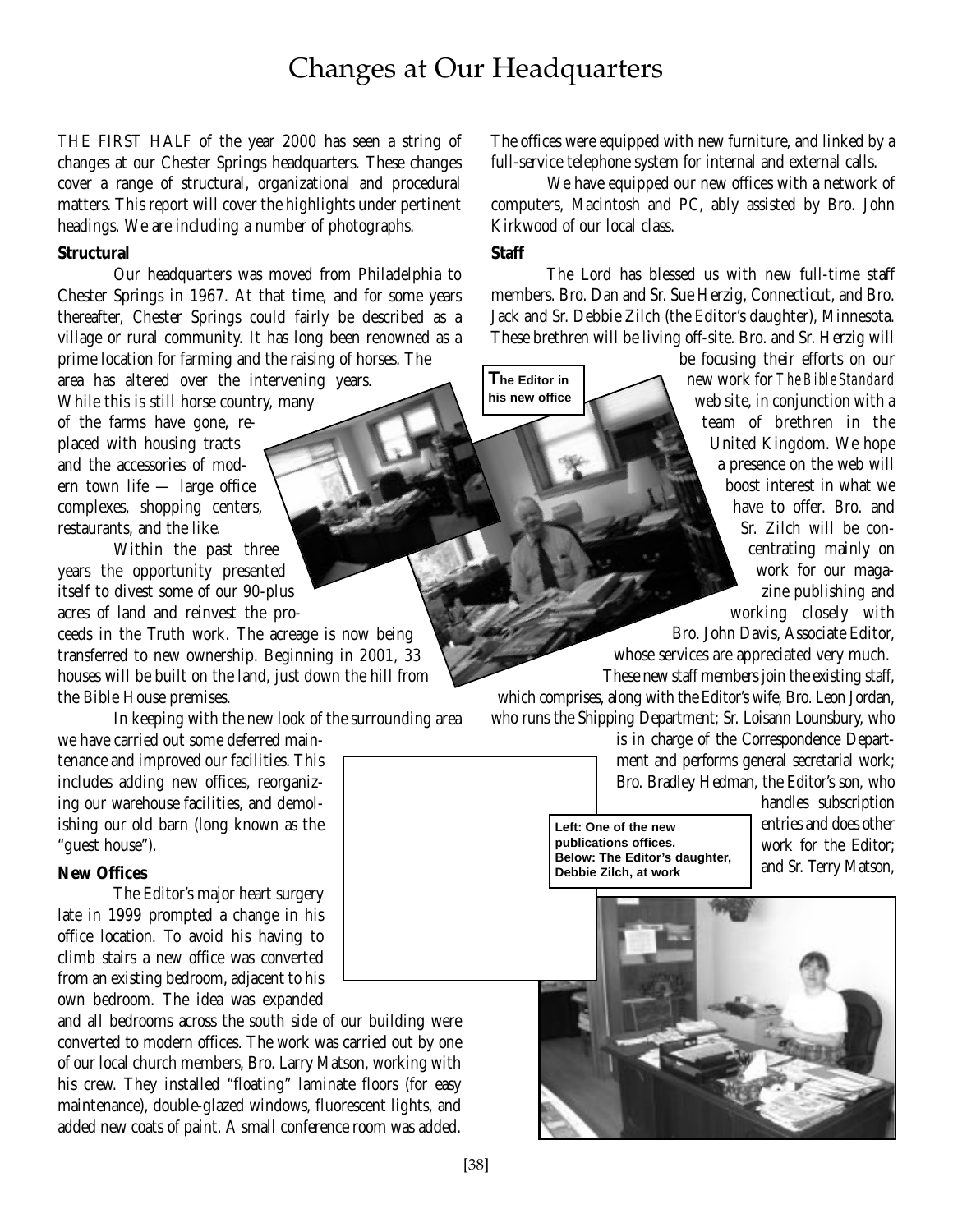Larry Matson's wife, who cooks for the staff two or three days a week and assists in the Subscription Department and Office.

A number of brethren help from a distance in typing manuscript and providing technical and other support.

## **Warehouse**

Our 20 year-old warehouse facilities (informally known as the "green building"), a fairly large, metal structure, was badly in need of reorganization. Our stock, mostly Parousia and Epiphany volumes, had been stored there since the middle

1970's, in the original wooden crates from the 1930's. A rigorous inspection routine determined that, sadly, a large number of books had suffered water, insect, and vermin damage and, regrettably, had to be destroyed. The balance of the inventory was wrapped in plastic and stored on pallets for easy access.

Bro. Dan and Sr. Sue Herzig supervised a team of helpers from New England and the local area in the erecting of professional-grade racks (stackable up to 12' high) to accommodate the balance of the stock, which was secured onto pallets. Access to the high shelves will be by our fork-lift truck.

Two large rooms and a second floor running along the narrow width of the front of the building were added, a modification of a proposal put forward by Bro. Robert Branconnier of the Springfield, Massachusetts class and others. These will fill future uses. The entire building has been rewired and our electrician is now installing lighting fixtures. A heating and ventilation system will help to protect the inventory.

# **Guest House**

Built as a stable in the early 1950's and converted in

firmed the view that repairs would have been disproportionately costly. The building was therefore demolished by a professional contractor. On a related note, we filled in and

covered up our old swimming pool at the same time. The pool, long unused, was an open hazard and we needed to take action on it. The site will be enhanced with modest landscaping.

# **Reception Room**

Our large, beautiful reception room, with stairs leading to upper rooms, has been renovated — restored to its former beauty. The floors and woodwork have been sanded and retreated to bring out their

luster (again by Larry Matson and his crew) and the large fireplace, long bricked up, has been re-opened. New furniture complements

the look. At our request, Bro. Alan Vanags of New England has drawn up a proposal for new lighting fixtures with a view to enhancing and brightening up the area.

# **Miscellaneous**

**Clearing the decks**

General painting and fixing have been going on apace. A heavy infestation of carpenter ants, which threatened extensive destruction to the internal wood framing of



**Sorting and shrink-wrapping books**

the building, was dealt with promptly. The south end of the

the 1980's, the venerable "guest house" has accommodated a number of brethren in rude comfort over the years at our picnic gatherings and conventions. The renovation work in the 1980's extended its life, but the building deteriorated beyond repair. Serious structural damage occurred, and analyses by several architects and engineers con-

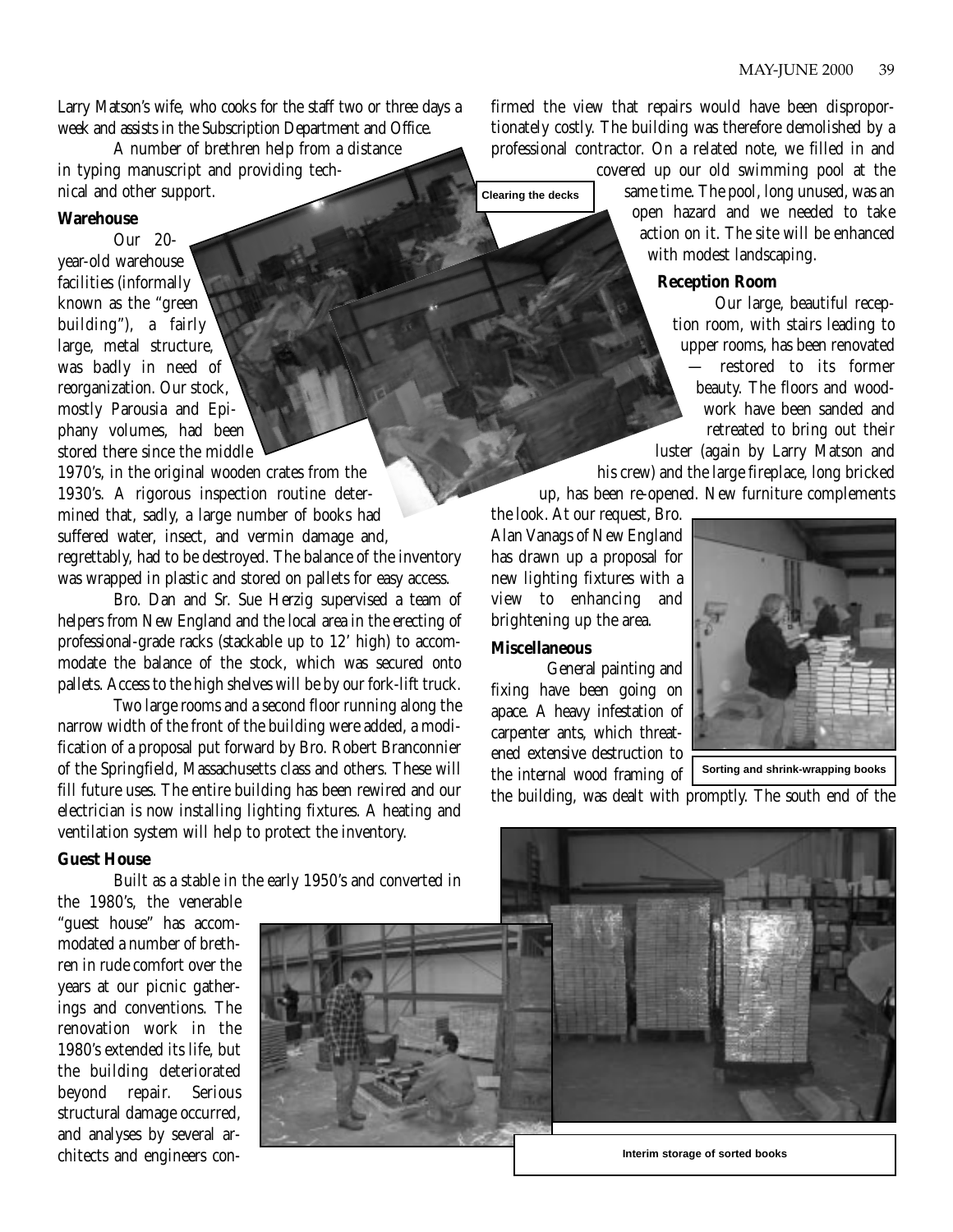main building has been wrapped in cedar siding, improving the appearance immensely. Old trees have been either cut back or cut down. We have



acquired a heavy-duty lawn mower for our still-extensive grounds.

# **Publications**

We are continuing to improve the look and content of our publications, *The Present Truth* and *The Bible Standard.* Our additional editorial staff will help in this regard, though we expect it will be a few months before we are fully "up to speed." We would like to increase our permanent, paid subscription list for both magazines, but especially *The Bible Standard,* subscriptions to which have been falling over the years. We are tackling this problem.

We have acquired several Macintosh computers and appropriate software with which to prosecute our work. The finished product is now supplied to our printer in

electronic form, resulting in a higher printing quality than formerly. We have introduced extra proofing and verification procedures — all this gives the production staff greater control over the preparation of each piece.

The constant activity and demands of other work over the past few months have been unhelpful in our production schedule. Additionally, as announced on the back page of this issue, we have encountered serious difficulties with the company who handles the mailing of our magazine domestically and internationally. We have engaged another company for our June mailings. We believe this problem is now solved, but we will continue to monitor it.

**Assembling the storage racks**

and to reach as many thinking, reading Christians as possible. We are encouraged to

see the brethren in the various foreign fields actively engaged in spreading the Truth in print and on the web and we applaud their efforts.

We expect that the changes we are making in our editing, publishing, and warehousing facilities will make us more efficient and contribute significantly to a more effective use of our many resources. Staff members are being trained on and off-site in the use of specialized computer software to assist in our publishing work, both print and electronic. When necessary, we use outside vendors in various fields to provide services which we cannot provide efficiently in-house. We have over the years built up good and effective relationships with many of these vendors, all of which help, inadvertently, to advance the cause of the Truth.



# **Promoting Our Heritage**

We have so much helpful and original material in the Parousia and Epiphany writings, and it is imperative that we continue to do all we can to advance the Truth found in these sources,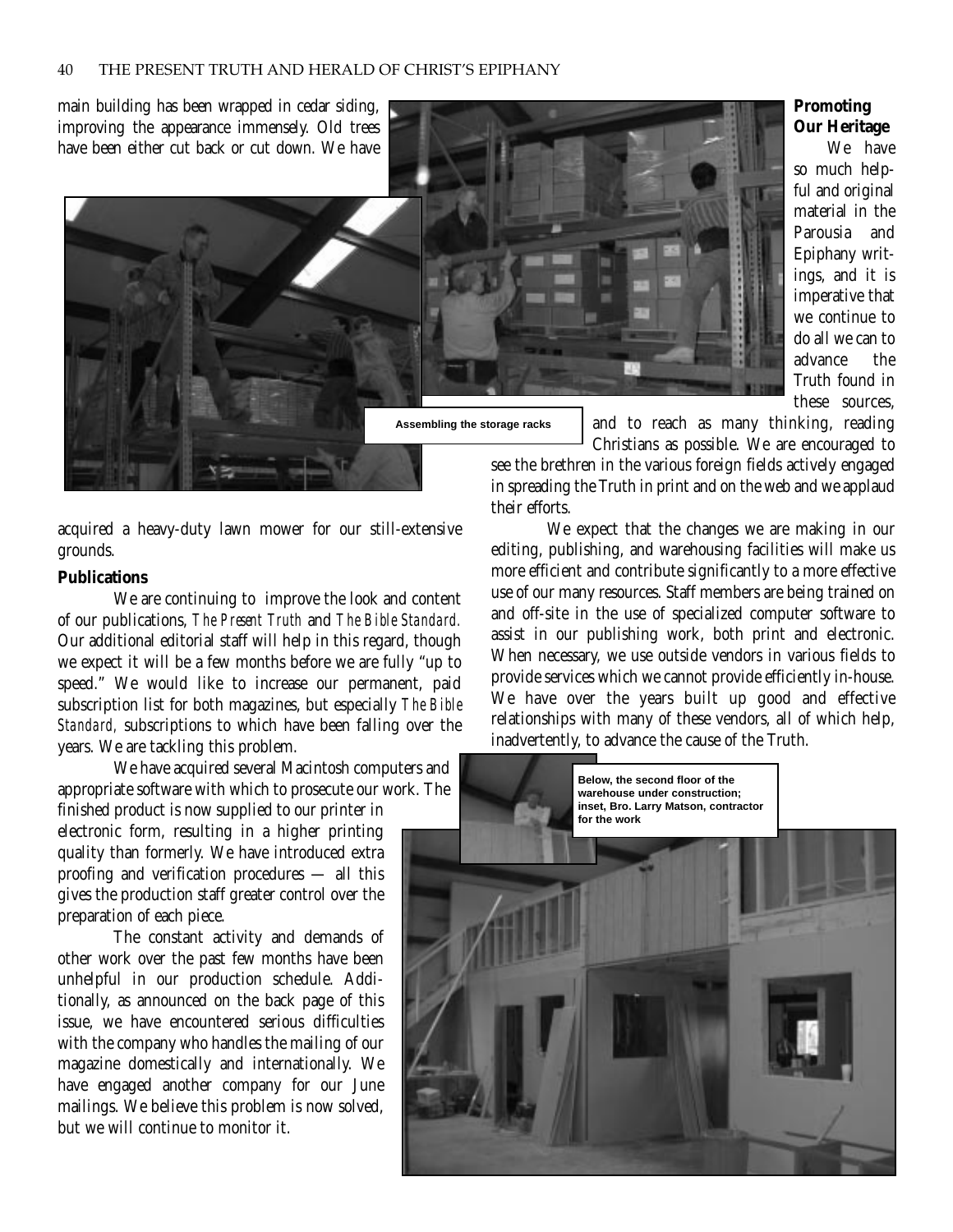# **Your Support is Vital**

All our staff members at the Bible House appreciate the ongoing love and interest of the brethren in the field. Without the support which you give, we would be unable to continue. We value your prayers and words of encouragement and recognize that many of you have trials of which we know little. We, in our turn, pray for you.

We are all, of course, engaged in a co-operative effort. It can only succeed if the Lord blesses it.

We pray that He will do so and that He will continue to give grace to all of us to press on in spite of often discouraging results.

**A well-deserved lunch at the Bible House table**

# **SUMMARY OF OUR WORK** November 1, 1998 to October 31, 1999

**\*\*\***

Below are the literature and financial statistics for our last fiscal year

| <b>CORRESPONDENCE</b>                        |
|----------------------------------------------|
|                                              |
| Letters and postals dispatched (Includes     |
|                                              |
| LITERATURE CIRCULATED                        |
|                                              |
|                                              |
|                                              |
| BIBLE STANDARDS, HERALDS volunteered. 29,295 |
| BIBLE STANDARDS subscribed/ordered 46,887    |
|                                              |
| Total BIBLE STANDARDS and HERALDS. 76,182    |
| Studies in the Scriptures (clothbound)  800  |
|                                              |
|                                              |
|                                              |
|                                              |
|                                              |
|                                              |
|                                              |
| Booklets (Hell, Spiritism, Tab. Shadows) 850 |
| JHP, JW, RSV, AI, GT, HUD, PYR,              |
|                                              |
|                                              |
|                                              |
|                                              |
| Divine Plan Mats & Charts, Tabernacle &      |
|                                              |
|                                              |
|                                              |
|                                              |
|                                              |
|                                              |

Miscellaneous cards, restitution pins . . . . . . . . . . . . . . . . . . . . . 50

# **PILGRIM AND EVANGELIST SERVICE**

#### **FINANCES**

#### *GENERAL FUND Receipts*

|                                                 | 338,874 |
|-------------------------------------------------|---------|
| Balance on hand Nov. 1, 1998                    | 34,836  |
|                                                 | 373,710 |
| <b>GENERAL FUND Expenses</b>                    | 125,477 |
| Office, repairs, taxes, equipment, advertising, | 219,818 |
| magazine printing, mailing, etc.                |         |
|                                                 | 345,295 |
| Balance in General Fund Oct. 31, 1999  \$       | 28,415  |
| <b>BOOK FUND Receipts</b>                       |         |
|                                                 | 29,954  |
| Balance on hand Nov. 1, 1998                    | 13,169  |
|                                                 | 41,123  |
| <b>BOOK FUND Expenses</b>                       |         |
| Purchase of bound magazine volumes              | 34,421  |
| Balance in Book Fund Oct. 31, 1999 S            | 6.702   |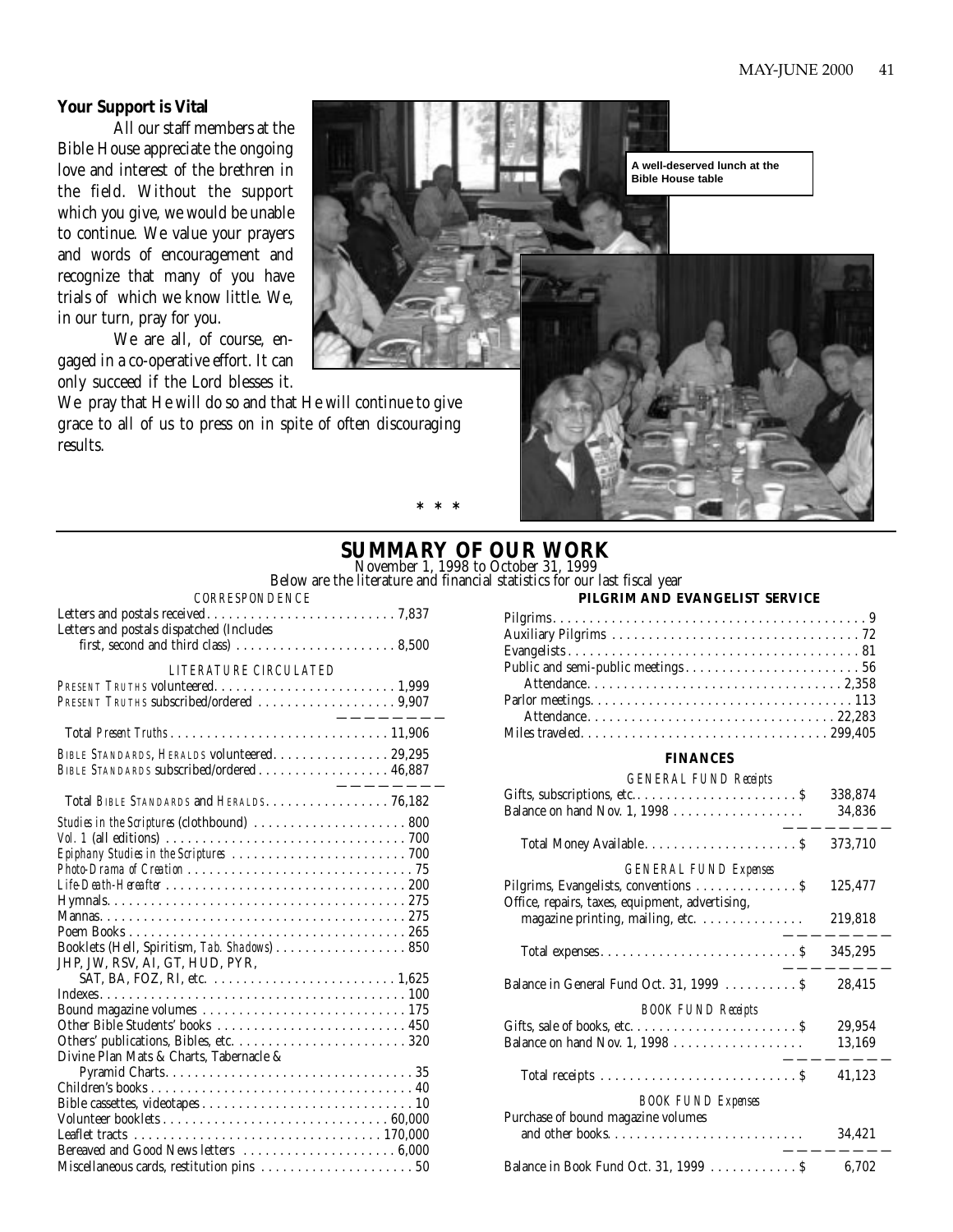# Spring Conventions Programs

#### **GENERAL CONVENTION**

 $% \left\vert \left( \mathbf{d}_{0},\mathbf{d}_{1}\right) \right\rangle$  of the

#### **Laymen's Home Missionary Movement** International Headquarters, Chester Springs, Pennsylvania

Saturday, Sunday and Monday Feb. 19-21, 2000

in the

**CLAREMONT INN** 555 West Foothill Blvd. Claremont, Calif. 91711 Phone (909) 626-2411

Chairman: Assistant Chairmen: Bro. Carl Seebald, North Muskegon, Mich. Bro. John Detzler, Riverside, Calif. Bro. Leon Snyder, Grand Rapids, Mich

#### **SATURDAY, FEB. 19, 2000**

 $\emph{``Unto the pure all things are pure: but unto them that are defined and}$ unfaithful nothing is pure; but both their mind and conscience are defiled.<br>They profess to have known God; but by their works they renounce him, being abominable and disobedient, and unto every good work worthless"  $-$  Titus 1: 15, 16.

| 10:00 a.m. Morning Worship                    |                             |
|-----------------------------------------------|-----------------------------|
| $10:15$ a.m. Address of Welcome               | Bro. John Detzler (Calif.)  |
| $10:30-11:30$ a.m. Sympositim: The Millennium |                             |
| <b>Objects of Our Lord's Return</b>           | Bro. E. Tomkiewicz (Ill.)   |
| <b>Seven Saved Classes</b>                    | Bro. Harry Hammer (Ill.)    |
| <b>Overthrow of Satan's Empire</b>            | Bro. Richard Piqune (Okla.) |
| 2:00 p.m. Business Session                    | Bro, Carl Seebald           |
| 2:30 p.m. Intermission                        |                             |
| 2:45 p.m. Testimonies                         |                             |
|                                               |                             |
| 6:30 p.m. Praise                              |                             |
| 7:00-8:00 p.m. Discourse:                     | Bro. Carl Seebald           |

#### **GENERAL CONVENTION**

#### of the

**LAYMEN'S HOME MISSIONARY MOVEMENT** 

International Headquarters - Chester Springs, Pa. 19425

Friday, Saturday & Sunday<br>Mar. 10-12, 2000

in the

# Days Inn-Oceanfront<br>1031 South First St.<br>Jacksonville Beach, Fla. 32250<br>Phone 800-321-2037 or 904-249-7231

Chairman: Bro. Carl Seebald, North Muskegon, Mich. Assistant Chairmen: Bro. Richard Blaine, Ormond Beach, Fla. Bro. Ralph Herzig, Lenox, Mass.

#### **FRIDAY, MAR. 10, 2000**

| 111071, 00711, 10, 2000                                                                                                               |                             |
|---------------------------------------------------------------------------------------------------------------------------------------|-----------------------------|
| "Exhort one another daily, while it is called Today; lest any of you be<br>hardened through the deceitfulness of $sin''$ – Heb. 3: 13 |                             |
| 10:00 a.m. Morning Worship<br>10:15 a.m. Address of Welcome<br>10:30–11:45 a.m. Sүмрозим: <b>Minerals</b>                             | Bro. Richard Blaine (Fla.)  |
| Silver                                                                                                                                | Bro. Earl Procario (Fla.)   |
|                                                                                                                                       | Bro. Robert Steenrod (Ohio) |
| Gold                                                                                                                                  |                             |
| <b>Brass</b>                                                                                                                          | Bro. James Shaw (Okla.)     |
|                                                                                                                                       |                             |
| 2:00 p.m. Testimonies                                                                                                                 |                             |
| 2:45–3:30 p.m. SYMPOSIUM: <b>Minerals</b> $(cont'd)$                                                                                  |                             |
| Iron                                                                                                                                  | Bro. James Shaw (Okla.)     |
| Precious stones                                                                                                                       | Bro. R. Branconnier (Mass.) |

| 3:40 p.m. Business Session                                    | Bro. Carl Seebald                        |
|---------------------------------------------------------------|------------------------------------------|
|                                                               |                                          |
| 6:30–7:15 p.m. Discourse: Existence Bro. Gerald Herzig (Fla.) |                                          |
| 7:15-8:00 p.m. Discourse: You Can't Have One                  |                                          |
|                                                               | Without the Other Rro John Treble (Fla.) |

3:30 p.m. Intermission

| Without the Other |  | Bro. John Treble (Fla.) |
|-------------------|--|-------------------------|
|                   |  |                         |

| "If any man among you seem to be religious, and bridleth not his<br>tongue $\dots$ this man's religion is vain" $\overline{\phantom{a}}$ James 1: 26. |                              |
|-------------------------------------------------------------------------------------------------------------------------------------------------------|------------------------------|
| 10:00 a.m. Morning Worship                                                                                                                            |                              |
| 10:30-11:30 a.m. SYMPOSIUM: The Millennium (cont'd)                                                                                                   |                              |
| Kingdom of God                                                                                                                                        | (speaker to be selected)     |
| Hope for the Unsaved Dead                                                                                                                             | Bro. W. Markiewicz (Wash.)   |
| <b>Judgment Day</b>                                                                                                                                   | Bro. John Evans (Colo.)      |
|                                                                                                                                                       |                              |
| 2:00 p.m. Testimonies                                                                                                                                 |                              |
| 2:45 p.m. Intermission                                                                                                                                |                              |
| 3:00-4:00 p.m. SYMPOSIUM: The Millennium (cont'd)                                                                                                     |                              |
| <b>Manner of Return</b>                                                                                                                               | Bro. Steven Lemanski (Colo.) |
| <b>Time of Return</b>                                                                                                                                 | Bro. E. Iwaniczko (Colo.)    |
|                                                                                                                                                       |                              |
| 6:30 p.m. Prayer and Praise                                                                                                                           |                              |
| 7:00-8:00 p.m. SYMPOSIUM: The Millennium (cont'd)                                                                                                     |                              |
| <b>Stages of Return</b>                                                                                                                               | Bro. Jack Zilch (Minn.)      |
| <b>Signs of the Times</b>                                                                                                                             | Bro. Kenneth Smith (Calif.)  |
| Y2K Comparison                                                                                                                                        | Bro. James Shaw (Okla.)      |
| <b>MONDAY, FEB. 21, 2000</b>                                                                                                                          |                              |
| "Thou art my rock and my fortress; therefore for thy name's sake lead me,<br>and guide $me$ <sup>n</sup> - Psa. 31: 3                                 |                              |
| 10:00 a.m. Morning Worship                                                                                                                            |                              |
| 10:15 a.m. Discourse:                                                                                                                                 | Bro. Leon Snyder             |

**SUNDAY, FEB. 20, 2000** 

 $11{:}15$  a.m. Bible Questions Bro. Carl Seebald 2:00 p.m. Testimonies  $2.50$  p.m.  $In terms is ion$ 3:00 p.m. Discourse: Journeying Toward Canaan Bro. John Detzler

4:00 p.m. Chairman's Closing Remarks  $4:15$  p.m. Love Feast

#### SATURDAY, MAR. 11, 2000

"Wherefore seeing we are compassed about with so great a cloud of wit-<br>nesses, let us lay aside every weight, and the sin which doth so easily beset<br>us, and let us run with patience the race that is set before us." —Heb. 1

| 10:00 a.m. Morning Worship                                                                                               |                             |
|--------------------------------------------------------------------------------------------------------------------------|-----------------------------|
| $10:15$ a.m. Praise                                                                                                      |                             |
| $10:20-11:00$ a.m. SYMPOSIUM: <b>Minerals</b> (cont d)                                                                   |                             |
| Marble                                                                                                                   | Bro. Richard Piqune (Okla.) |
| Copper                                                                                                                   | Bro. Michael Hanning (Ohio) |
| 11:00 a.m. Baptismal Discourse                                                                                           | Bro. Leon Snyder (Mich.)    |
|                                                                                                                          |                             |
| 2:00 p.m. Testimonies                                                                                                    |                             |
| 2:30 p.m. Intermission                                                                                                   |                             |
| $2:35-3:30$ p.m. SYMPOSIUM: <b>Minerals</b> (cont'd)                                                                     |                             |
| Lead                                                                                                                     | Bro, R. Branconnier         |
| Salt                                                                                                                     | Bro. Harry Hammer (Ill.)    |
| 3:30 p.m. Discourse: The Spiritual Senses                                                                                |                             |
|                                                                                                                          | Bro. Carl Seebald           |
|                                                                                                                          |                             |
| $6:30-7:15$ p.m. Discourse: God's Zeal                                                                                   | Bro. Baron Duncan (N.Y.)    |
| 7:15-8:00 p.m. Discourse: Strings of the Harp                                                                            |                             |
|                                                                                                                          | Bro. Ralph Herzig (Mass.)   |
|                                                                                                                          |                             |
| <b>SUNDAY, MAR. 12, 2000</b>                                                                                             |                             |
| "The end of the commandment is love from a pure heart, and a good conscience, and an undissembled faith." $-1$ Tim. 1: 5 |                             |
| 10:00 a.m. Morning Worship                                                                                               |                             |
| 10:15-11:15 a.m. SYMPOSHIM Minerals (cont'd)                                                                             |                             |
| Sand                                                                                                                     | Bro. Tom Cimbura (Minn.)    |
| Nitre                                                                                                                    | Bro. Dominique Desmettre    |
| Alabaster                                                                                                                | Bro. Don Lewis (Minn.)      |
| 11:15 a.m. Bible Questions                                                                                               | Bro. Richard Blaine         |
|                                                                                                                          |                             |
| 2:00 p.m. Testimonies                                                                                                    |                             |
| 2:30 p.m. Discourse: Our Lord's Remembrance                                                                              |                             |
|                                                                                                                          | Bro. Richard Blaine         |
| 3:25 p.m. Intermission                                                                                                   |                             |
|                                                                                                                          |                             |
| 3:30 p.m. Discourse: The Millennium Bro. Jan W har (N.Y.)                                                                |                             |
| 4:20 p.m. Chairman's Closing Remarks                                                                                     |                             |

4:30 p.m. Love Feast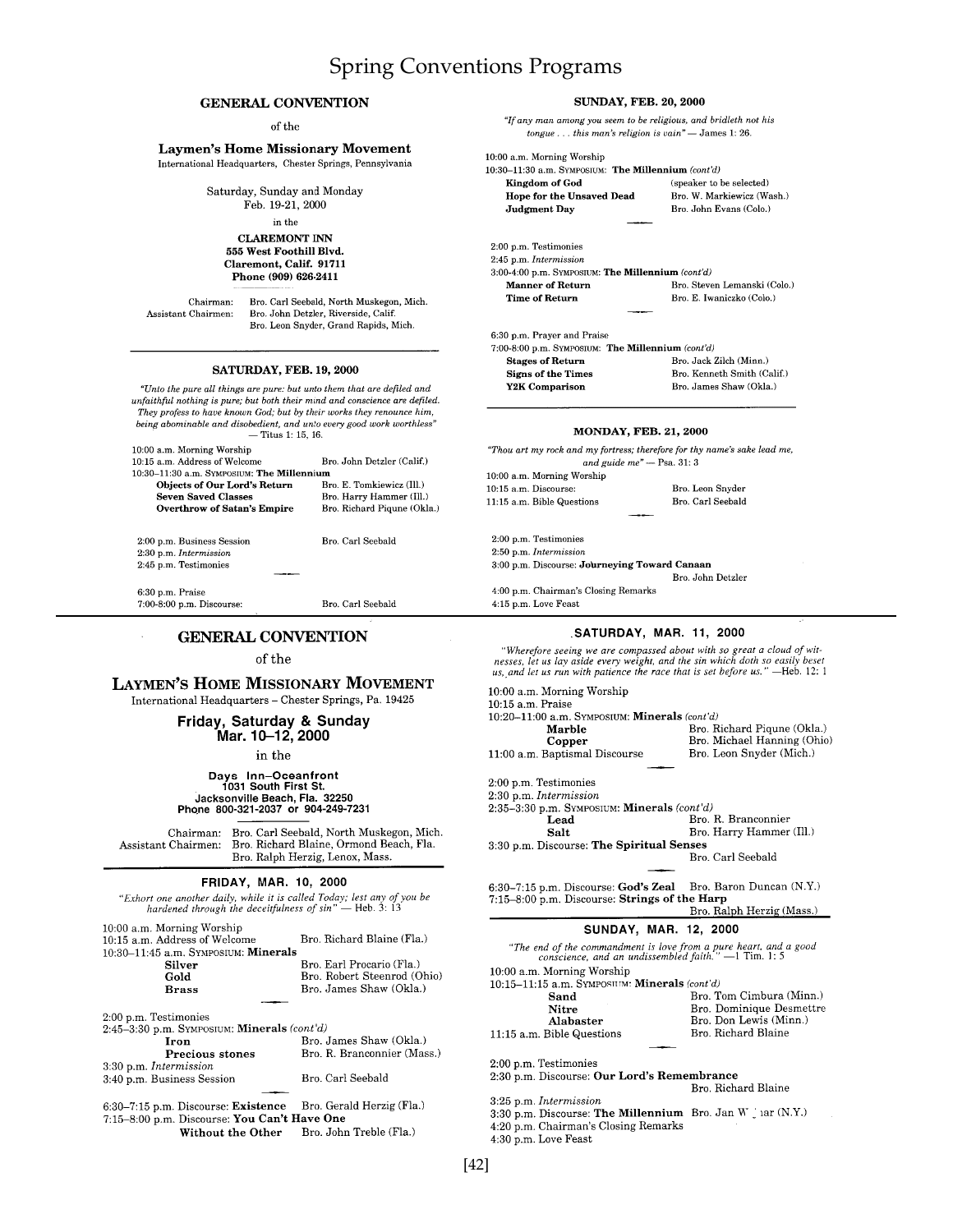#### **GENERAL CONVENTION**

of the

# **Laymen's Home Missionary Movement**

International Headquarters - Chester Springs, Pa. 19425

Friday, Saturday and Sunday

Apr. 28-30, 2000

in the

**HOLIDAY INN** 245 Whiting Farms Road I-91, Ingleside Exit  $(1/2)$  mile north of I-90 Turnpike) Holyoke, Massachusetts 01040

Phone 413-534-3311

Bro. Ralph Herzig (Mass.)<br>Bro. Robert Herzig (Mass.) Chairman: Assistant Chairmen: Bro. Gerald Herzig (Fla.)

FRIDAY, APRIL 28, 2000

"We glory in tribulations also: knowing that tribulation worketh re giory in tributations also: *knowing that tributation workers*<br>patience; and patience, experience; and experience, hope; and hope<br>maketh not ashamed; because the love of God is shed abroad in our<br>hearts by the holy Spir 10:00 a.m. Morning Worship 10:15 a.m. Address of Welcome Bro. Robert Herzig 10:30-11:30 a.m. SYMPOSIUM: Times in the Bible

God's eternity (Psa. 90: 1, 2) Bro. Ralph Herzig Time's beginning  $(Gen. 1: 1)$ Bro. Dan Herzig (Conn.)

2:00 p.m. Testimonies

2:50 p.m. Intermission<br>3:00-3:40 p.m. SYMPOSIUM: Times in the Bible (cont'd) A time for every purpose (Eccl. 3: 1)

Bro. R. Branconnier (Mass.) Times of the elderly (Eccl. 12: 1) Bro. Tom Cimbura (Minn.)<br>Bro. Ralph Herzig 3:40 p.m. Business Session

6:30 p.m. Praise 6:50-7:45 p.m. Discourse: It's About Time!

Bro. Gerald Herzig

#### **GENERAL CONVENTION**

of the

**Laymen's Home Missionary Movement** International Headquarters – Chester Springs, Pa. 19425

#### Saturday, Sunday and Monday

May 27-29, 2000

in the

Comfort Inn U.S. 31 at Sherman Blvd. Muskegon, Mich., 49444 Phone 616-739-9092

Bro. Carl Seebald (North Muskegon, Michigan)<br>Bro. Richard Blaine (Ormond Beach, Florida)<br>Bro. Leon Snyder (Grand Rapids, Michigan) Chairman: Assistant Chairmen:

#### SATURDAY, MAY 27, 2000

"In lowliness of mind let each esteem other better than themselves."<br>- Phil. 2: 3

10:00 a.m. Morning Worship

10:15 a.m. Address of Welcome Bro. Ken Arends (Mich.) 10:30-11:20 a.m. SYMPOSIUM: Times in the Bible High time to awaken (Rom. 13: 11) Bro. Robert Steenrod (Ohio) Time to seek the Lord (Hos. 10: 12) Bro. David Seebald (Mich.) ٠ 2:00 p.m. Testimonies

2:45 p.m. Intermission

3:00-3:40 p.m. SYMPOSIUM: Times in the Bible (cont'd) Time of repentance (Mark 1: 15) Bro. James Shaw (Okla.) Times of visitation (Luke 19: 44; 1 Pet. 2: 12) Bro. Harry Hammer (Ill.)

Bro. Carl Seebald

3:40 p.m. Business Session

- 
- 6:30 p.m. Praise<br>6:45–7:45 p.m. Discourse: Timely Wanderlust Bro. Leon Snyder

SATURDAY, APRIL 29, 2000 "He shall call upon me, and I will answer him; I will be with him in trouble; I will deliver him, and honour him." — Psalm 91: 15 10:00 a.m. Morning Worship 10:20-11:00 a.m. SYMPOSIUM: Times in the Bible (cont'd) Time of Trouble (Dan. 12: 1) Bro. D. Lounsbury, Jr. (Pa.) Time of the end  $(Dan. 12: 4)$ Bro. Warren Schaier (Mass.) 11:00-11:55 p.m. Discourse: Times and Seasons Bro. Jan Wojnar (N.J.) ري. 2:00 p.m. Testimonies 2:30 p.m. Discourse: Quasi-elect Bro. Jack Detzler (Calif.) 3:25 p.m. Intermission 3:30-4:25 p.m. Discourse: Secretiveness Bro. Leon Snyder (Mich.) ĉ. 6:30 p.m. Prayer and Praise 6:35-7:30 p.m. SYMPOSIUM: Times in the Bible  $(cont'd)$ Satan's short time (Rev. 12: 12) Bro. Harold Solomon (Mass.) Discerning signs of the times (Matt. 16: 3) Bro. Robert Steenrod (Ohio) Thousand-year Kingdom (Rev. 20: 4) Bro. D. Lounsbury, Jr. SUNDAY, APRIL 30, 2000 "Ye are a chosen generation, a royal priesthood, an holy nation, a peculiar people; that ye should show forth the praises of him who hath<br>called you out of darkness into his marvelous light." — 1 Pet. 2: 9 10:00 a.m. Morning Worship 10:15 a.m. Praise 11:00 a.m. Bible Questions Bro. Ralph Herzig é. 2:00 p.m. Testimonies

2:50 p.m. Intermission 3:00 p.m. Discourse: Led by the Spirit, Drawn by God Bro. Robert Herzig 3:50 p.m. Chairman's Closing Remarks 4:00 p.m. Love Feast

#### **SUNDAY, MAY 28, 2000**

"Therefore we are always confident, knowing that, whilst we are at home in the body, we are absent from the Lord."  $-2$  Cor. 5: 6 10:00 a.m. Morning Worship 10:15 a.m. Praise 10:30-11:45 a.m. SYMPOSIUM: Times in the Bible (cont'd) Bless the Lord at all times (Psa. 34:1) Bro. James Plankey (Ill.) Sufferings versus future glory (Rom. 8: 18) Bro. Larry Williams (Ohio) Life only a little time (James 4: 14) Bro. Don Lewis (Minn.) ٠ 2:00 p.m. Testimonies 2:30 p.m. Discourse: Freedom Bro. Baron Duncan (N.Y.) 3:15 p.m. Intermission 3:20-4:15 p.m. Discourse or Baptismal Discourse Bro. Richard Blaine 6:30-7:25 p.m. SYMPOSIUM: Times in the Bible (cont'd) Times of the Gentiles (Luke 21: 24) Bro. Samuel Fitzhugh (Ohio) Time of Jacob's trouble (Jer. 30: 7) Bro. E. Tomkiewicz (Ill.) Bro. Michael Williams (Ohio) Times of Restitution (Acts 3: 21) 7:30 p.m. Ancient Bible Pictures Bro. Leon Snyder

#### **MONDAY, MAY 29, 2000**

"Peace I leave with you, My peace I give unto you: ... Let not your heart<br>be troubled, neither let it be afraid.  $" -$  John 14:27

10:00 a.m. Morning Worship

10:15-11:00 a.m. SYMPOSIUM: Times in the Bible *(cont'd)*<br>Time, times, and half a time (Dan. 12: 7) Bro. Jack Zilch (Minn.)

| <b>Time no longer</b> (Rev. $10:6$ ) |  |
|--------------------------------------|--|
| 1:00 a.m.–Noon Bible Questions       |  |
|                                      |  |

Bro. Tom Cimbura (Minn.) Bro. Richard Blaine

2:00 p.m. Testimonies

3:00 p.m. Intermission

3:15 p.m. Discourse: Tempus Fugit<br>4:00 p.m. Chairman's Closing Remarks

4:15 p.m. Love Feast

Bro. Carl Seebald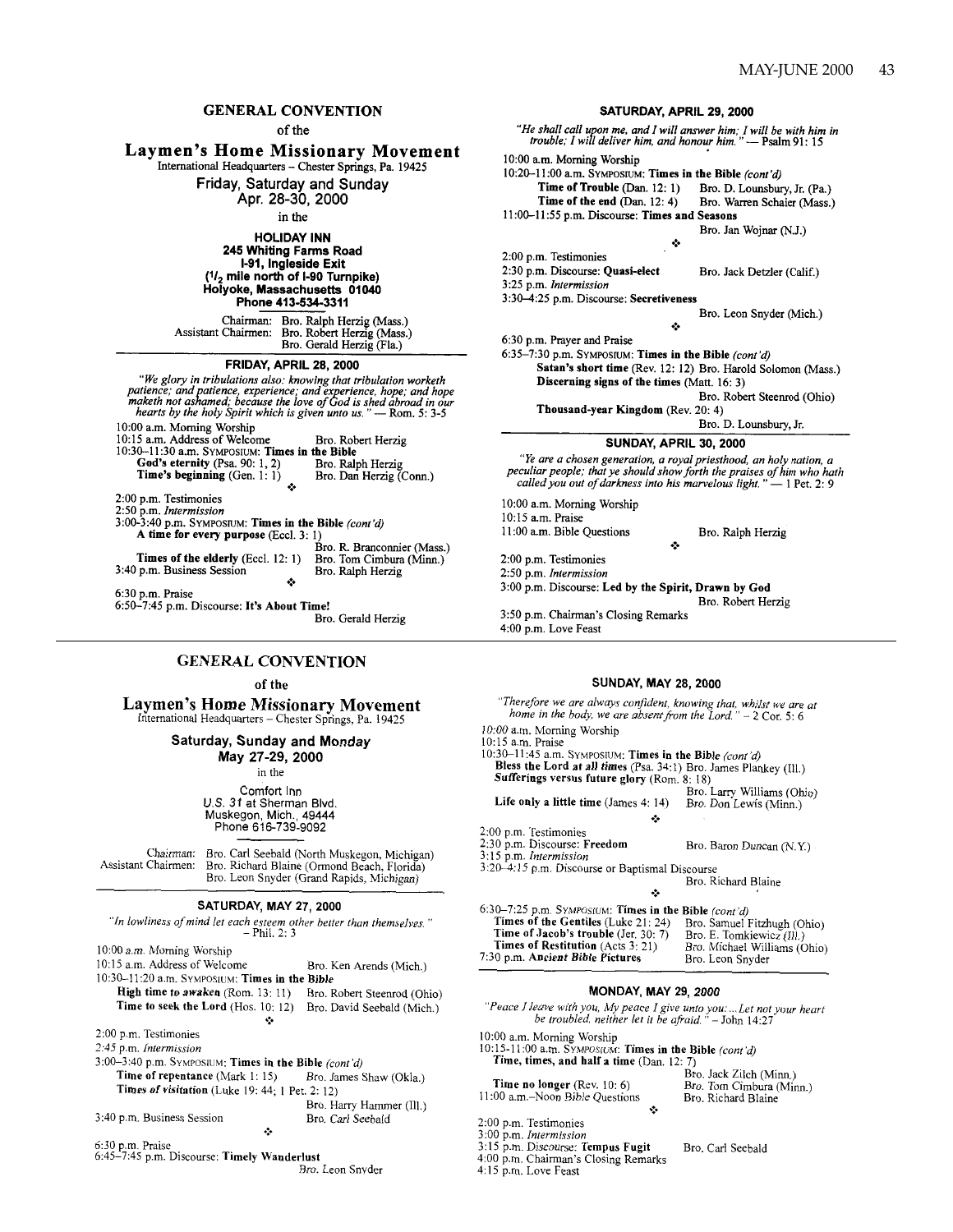# **THE SPECIAL VOW AND HARVEST WORK**

*In our "Special Vow" we say, "Daily will I remember in prayer the general interests of the harvest work." As* The Present Truth *teaches that the High Calling is ended, what* harvest *work is now going on, for which we vow to pray?*

As we have shown in earlier issues, the Scriptures, reason and facts indicate that all of the Little Flock, the symbolic ripe wheat, was reaped by the Fall of 1914 and has now been garnered into the heavenly Kingdom, and that all of the Great Company, the secondary spiritual elect class, the symbolic unripe wheat (A 239; D 578) or the barley (E 4, pp. 375, 376), has been garnered into the heavenly Kingdom. Apart from any other consideration, the length of time which has elapsed since the sealing of the "servants of God" — the Little Flock — in their foreheads (Rev. 7: 1-3), 1914-1916, argues against there being any Little Flock Harvest work going on today.

# **Other Grains**

But as in nature there are other grains (comp. Ezek. 4: 9) to be harvested besides wheat and barley, so it is in grace. There are others besides the Little Flock and the Great Company, namely, "those consecrating between the Ages" (Z 5761), to be harvested. They are symbolized by other grains (P '79, p. 68) which are to be harvested also.

The Gospel-Age harvesting is referred to also in the Scriptures as a gathering work: "Gather my saints together unto me" (Psa. 50: 5). While it is true that the saints (holy ones) in the sense of the Little Flock and also of the Great Company — the "tribulation saints" (see, Z 5231, par. 12) — have all been gathered, there are still other "saints" waiting to be gathered.

# **Who Are Saints?**

The Bible frequently refers to the Ancient Worthies as saints (Psa. 16: 3; 30: 4; 31: 23; Hosea 11: 12). For example, the saints of Psa. 37: 28 are "the Ancient and Youthful Worthies in the Little Season" (E 6, p. 526) and "the camp of the saints" in Rev. 20: 9 is the Youthful Worthies (E 4, pp. 334-336).

In a wide sense, all those are saints who have made a full consecration to God — including "those consecrating between the Ages" — and are carrying it out faithfully. Therefore the work of developing or harvesting these, who are *pre-Millennial consecrated seed of Abraham,* is the most important work of God toward His people at this time. It is referred to also in Isa. 56: 8 (comp. P '82, pp. 52-56) as "gathering the outcasts," the antitypical Godbeloved strangers and eunuchs (v. 3).

It is appropriate, then, that we pray daily and perseveringly for this harvesting, or gathering work of God, that it may prosper and be completed in His due time and way, that the work on the Epiphany Court may be finished, and that the Epiphany Camp may be built up from among believing Jews and Gentiles. We see this going on all around us. May we do what we can in furthering this necessary work.

# **SPECIAL VOWS FOR VARIOUS PURPOSES**

*Would it be proper to make a special vow to God to overcome something fleshly, or should special vows be made only for spiritual things?*

A vow is a solemn promise to God. Our general vow of consecration binds us to seek God's will faithfully in all things. Special vows pertain to things to which we are not already bound specifically by our general consecration vow in such circumstances and proportions.

# **When Special Vows Are Needed**

We often find ourselves in circumstances which aggravate our sinful, fleshly tendencies and then we need to take action. A special vow may be thought of as a strategic attack on the flesh.

There are other reasons, too, for making special vows. At times, many of God's people out of thankfulness and appreciation to Him, feel a spontaneous urge to do some special good thing for Him who has done so much for them (Psa. 116: 12-14), and so make special vows to Him. Then again, some when in special danger or in serious illness have made special vows.

# **The Vow Card**

The elements enumerated on the Vow Card (praying for the Lord's general work, examining our hearts and lives, shunning the occult, behaving properly toward the opposite sex) are consistent with our general vow of consecration but are particularized and as such are special vows. Most brethren of the Bible Students movement are familiar with the Vow Card; it is traditionally read at gatherings of the brethren.

One may have a desire to dabble in Spiritism and Occultism, to try to communicate with dead loved ones, or to read the future. Such should make to God and resolutely keep the third special vow on our Vow Card, "I vow to Thee that I will be on the alert to resist everything akin to Spiritism and Occultism." This will fortify the individual against the desires of the fleshly mind to dabble in these things, to avoid contacts with people who advocate and practice Spiritism and Occultism, to shun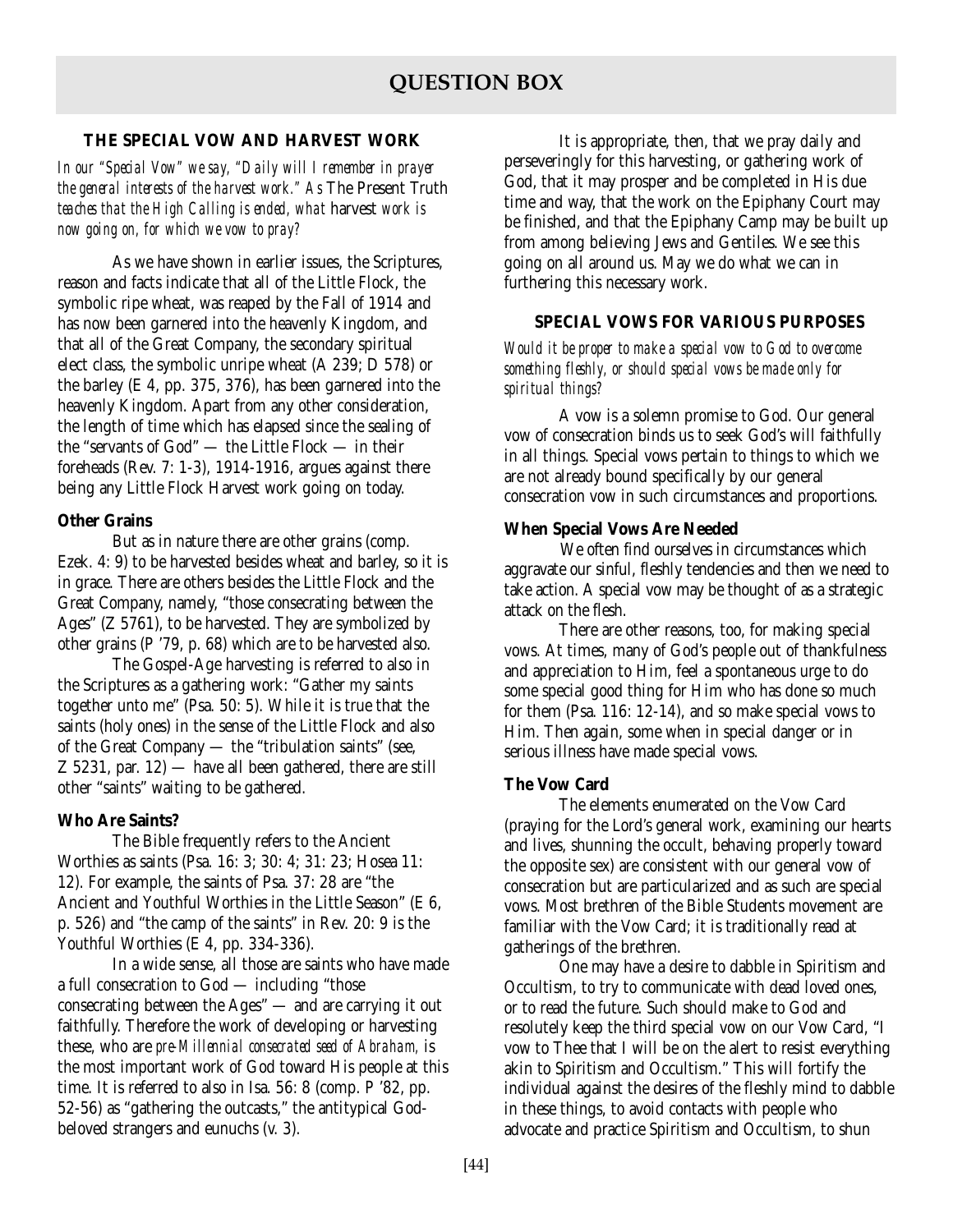television and radio programs along this line, to avoid seances, witches, wizards, ouija boards, tarot cards, fortune telling, horoscopes, palmistry, tea-leaf reading and so forth.

Some are tempted to wrong conduct with the opposite sex, to sin against God (Gen. 39: 9; 2 Sam. 12: 13; Psa. 51: 4) and others (including one's spouse). All should make to God and resolutely keep the fourth special vow on our Vow Card, regarding proper conduct with those of the opposite sex.

Some of both sexes have made special vows to keep their purity, their virginity, until marriage, which is the Godly course to follow, especially in this time of sexual permissiveness, AIDS and other venereal diseases and related personal and social evils. Wisely, many make special vows not to use tobacco, illicit drugs and alcohol.

Special vows often have to do with personal devotion to God, such as class or personal study. For example, one may make a special vow to set aside a certain time every day or week to study the Truth.

Sometimes a special vow has to do with developing a special grace. It may have to do with some specific service, such as a certain amount of time a day or week for witnessing to others.

# **Opportune Times for Making Special Vows**

The beginning of a new year, the Memorial season, or at one's

birthday anniversary, are good times for making special vows and resolutions before the Lord. Using the impetus of such occasions and the natural feeling of a "new beginning" is very helpful in this regard.

As with prayer, so it is with vows: They should not be made rashly, but conscientiously, with good determination to keep them (Eccles. 5: 1-6; Prov. 20: 25). We need to exercise caution. It is often prudent to put a time limit on certain special vows. The keeping of a vow made impulsively can become a trap and could be dangerous for one's character. Vows frequently violated are no vows at all, but the breaking of them extracts a price from the conscience and drains our spiritual vitality. A vow is a promise, and the frequent breaking of promises weakens our overall resolve and develops in us irresoluteness.

**Reviewing Our Strategy**

 $\label{eq:2} \begin{array}{l|l|l} & My\;\; \textit{Special}\;\; V \\ \hline \end{array} \begin{array}{l} \hline \begin{array}{l} \hline \begin{array}{l} \hline \begin{array}{l} \hline \begin{array}{l} \hline \begin{array}{l} \hline \begin{array}{l} \hline \begin{array}{l} \hline \begin{array}{l} \hline \begin{array}{l} \hline \begin{array}{l} \hline \begin{array}{l} \hline \begin{array}{l} \hline \begin{array}{l} \hline \begin{array}{l} \hline \begin{array}{l} \hline \begin{array}{l} \hline \begin{array}{l} \$ My Special Vow I reed, through below to a<br>signal of the assister of the assister of the series of the pair of The<br>prock, seneral will I remember in work, seneral will I remember in prayer<br>thang and privileged to share which<br>Epihany Bible any Bible dear to enjare when the possible, when the set of the benefit the and the benefit and everywhere the and the benefit and the benefit and the benefit and the benefit and the benefit and the benefit and the benefit The Bible dear to enjure while<br>le, scrutinize and everywhere. There is and The bester of the series of the series of the series of the series of the series of the series of the series of the series of the series of the series of the series of the series of the series of the series of Advantages, I shall there and the case of the cases of the case of the case of the case of the case of the case of the case of the case of the case of the case of the case of the case of the case of the case of the case of The motor is the conduct and the motor in the seating the down in the seat of the seat of the seat of the seat of the seat of the seat of the seat of the seat of the seat of the seat of the seat of the seat of the seat of and res Brothers Exceptions to bosite same room.<br>and natural wife, the room along Sisters natural wife, children, father, οŕ

To avoid such penalties, we might, for example, vow to rise an hour earlier each morning for the following month in order to study. At the end of the period, we may review the strategy. Have we kept our vow? Has it had beneficial effects on mind and body? Obviously, if we find ourselves falling asleep at our work and becoming ill, a different approach is required. An intelligent approach such as this will keep us from becoming discouraged with our efforts. The price of a rash vow can be high. Witness Jephthah and his daughter (Judges 11: 30-40). His vow cost her

her freedom.

**Failure to Keep a Special Vow** If we have failed properly to keep a vow,

or have done contrary to it, we should not merely disregard the matter. The type in Lev. 5: 15, 16 sets forth the principle that we must make good the damage to our character which results from the breaking of a solemn vow (the 20 per cent) (P'68, 42, par. (11)). We should go to the Lord in prayer and humbly ask His forgiveness through Christ for our sins of omission and commission. He will renew our determination.

Like our general, umbrella, consecration vow, our special vows should not be made in our own strength, but always with reliance on the assistance of God's promised grace through Christ to help in every time of need (2 Cor. 12: 8, 9; Phil. 4: 13). For more on this subject of special vows, see P '50, pp. 82-84; '68, pp. 40-43, 50-57.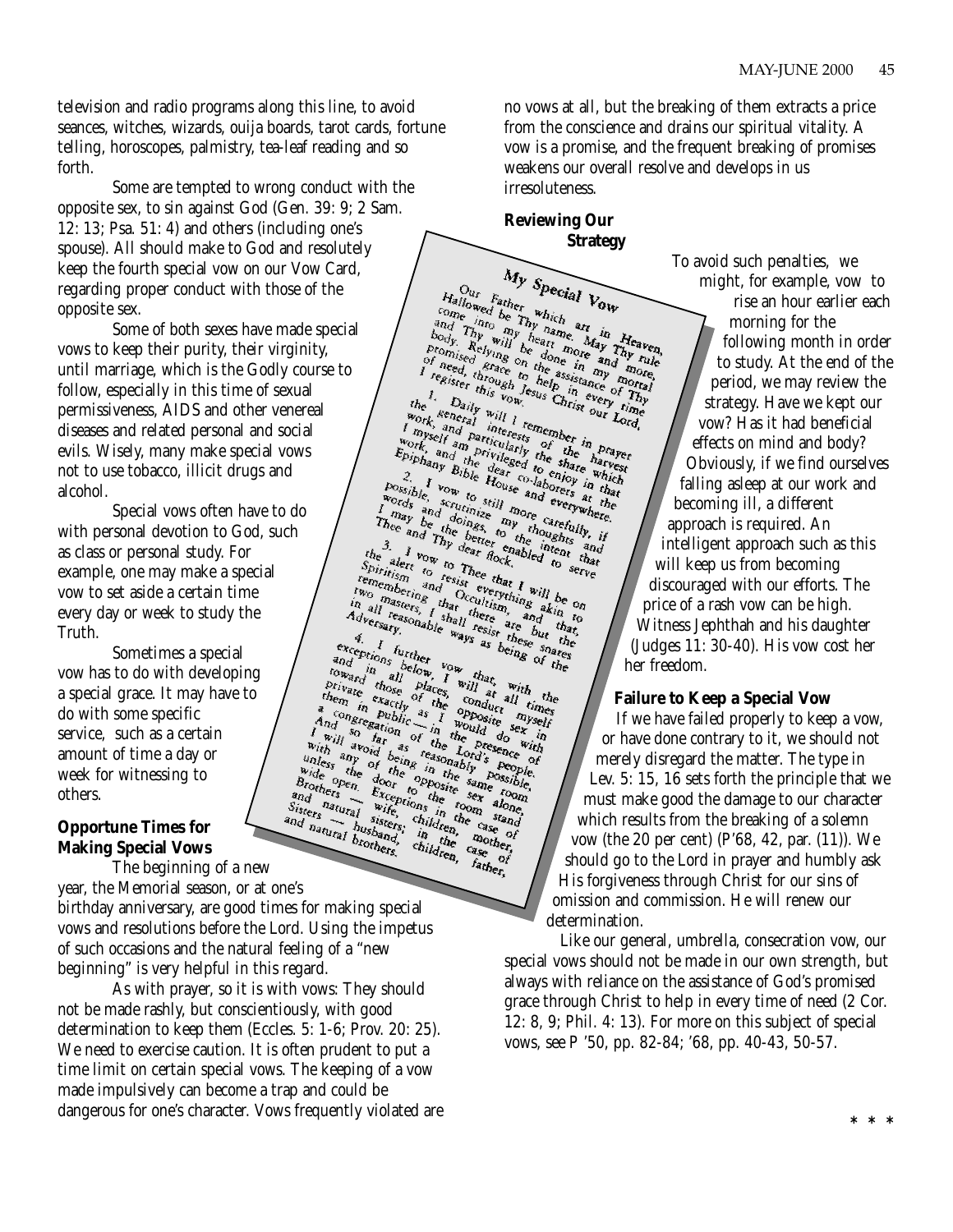DEAR BRO. HEDMAN: Greetings to you with much Christian love. I am thankful for this opportunity of reporting to you on our annual convention for the year 2000. The convention went on in the usual way, the only difference being there was no candidate for water immersion.

Brother Baron Duncan arrived according to schedule. He was met by us at the airport and spent the time here at home with us. After the convention his relatives picked him up and he spent the remainder of his time with them.

The convention started on Friday, April 21. Bro. Muirhead was able, despite his lack of health, to offer the address of welcome. Bro. Duncan then spoke regarding Christ's death and resurrection. There was a testimony meeting and symposium in the afternoon.

I spoke on type and antitype on the Nethinim of Ezra 8: 20. Bro. Allison closed the day's exercise by leading the prayer and praise service.

The next morning Bro. Allison spoke on Rev. 1: 18. The afternoon testimony meeting was led by Bro. Simpson. Bro. Bailey is still in a poor state of health so Bro. Lipscombe gave the next discourse, this one on Rev. 19: 13. The last discourse of the day was done by Bro. Duncan, who chose "Freedom" as his subject, basing it on Romans 8: 21.

On the 23rd, instead of a baptismal discourse, Bro. Duncan spoke on the "Red Heifer" of Heb. 9: 13-14. Bro. Duncan also conducted the question meeting.

At the end of the convention we had our Love Feast and closed with hymn 341 ("God Be With You . . . ."). We had many blessings, and we thank you for your help to this end.

Your brother by God's favor,

Calvin Hall, Jamaican Representative and Auxiliary Pilgrim

DEAR BRO. HEDMAN: May this note find you rejoicing in the Lord's arrangements. Here is a brief report on my recent service to the classes.

Travelling with my wife, Virginia, our service began March 5 with the Cincinnati class. I served with two discourses, followed by a great luncheon and additional fellowship. There were 19 present. The following day we arrived at the White's home for service at Iuka, Mississippi. We had an evening meeting and great fellowship at the supper table.

The day following we were at Sr. Sparks' home for an afternoon meeting. We then spent the next four hours discussing Truth matters, followed by an evening service.

Our next stop was the three-day Florida convention; we spent some time after the convention with our family in Gainsville, Florida. While in Georgia, I served at Waycross and then at Marietta for the Memorial service. What a wonderful feeling to be with the dear brethren for such a special time!

We drove through the beautiful mountains to Beechgrove, Tennessee for two meetings and a day of study. Back on the road, we headed for the Athens-Nelsonville class, experiencing a wonderful time of fellowship and study. We had Sunday meetings at a local hall. What a great way to spend a weekend!

Next we stopped at Akron for service there. I gave two discourses, one being blessed by the attendance of four young children. This gave me an opportunity to encourage these children to continue to have reverence for our Lord. Then back to home, arriving March 28, in order to catch up on personal matters and prepare for our April trip. Our God is so full of lovingkindness.

#### **Services** *en route* **to Massachussetts Convention**

Our April service began with the class at Derry, Pennsylvania. Here, also, we were blessed with four children in attendance. I thanked and encouraged the parents to continue bringing these young ones before God.

Our next stop was Erie for an afternoon discourse followed by

fellowship, lunch, and an evening meeting. We travelled with Sr. H. to the Springfield convention, and afterward went to Pittsfield to serve there. Our first meeting was a testimony meeting, with four young brethren in attendance, all taking part. After a final stop at Chicago, we returned to our home in Michigan.

Sr. Virginia and I rejoice in every opportunity to serve our Lord and the brethren.

> In the dear Master's service, Leon Snyder [Aux. Pilgrim], Michigan

DEAR BRO. HEDMAN: Greetings in Jesus' Name!

My daughter Sharon and I visited Germany in May for a wedding. We went to southern Germany to see the beautiful Bavarian Alps, countryside, villages and castles. The highlight of our trip, however, was the privilege to serve and fellowship with three Epiphany ecclesias.

Our first service was on Sunday, May 14, in the city of Wuppertal, a little northeast of Koln (Cologne). We were met at the Hauptbahnhof (train station) by Brother and Sister Reuter and taken to the ecclesia's meeting room in a Y.M.C.A. where the brethren were waiting. My talk on "God's Attributes of Being" was translated into Polish by Bro. Sylwester Klosowski. After a short break, I gave a second talk, this one translated by Sr. Aguieszka Reuter. There were 43 in attendance. The afternoon and evening were spent at the apartment of Bro. and Sr. Reuter where we met with a newly interested Brother and two young couples.

#### **Service at Bad Ems, our German headquarters**

The next morning we boarded a train to Cologne and from there to Koblinz, where we were met by Bro. Janusz Puzdrowski, the German representative. We served at Bad Ems, with two discourses, translated into German by Bro. Horst Glasmann. There were 18 attending. We also met Sr. Maschyk, the widow of the late German representative, Bro. Ernst.

I was interested to see the publishing work in Germany being done via the computer and other high-tech equipment. Bro. Janusz has a well-organized study in his apartment for this purpose.

After a good night's sleep, Sister Maschyk and another sister took us by train back to Koblinz where we caught the train to Heidelberg. Bro. Frank Janke met us at the train station and took us to the home of Bro. and Sister Skroban. Since most of the brethren work during the day, we were treated to a nice lunch and then to a very nice tour of beautiful Heidelberg. That evening I served with a discourse on "God's Attributes," again translated into German, this time by Bro. Simon Skroban; there were 17 present.

Prior to leaving for Germany, Bro. Janusz had asked me if I would send copies of my talks ahead to facilitate the translations. This was helpful to the translators, and I recommend this practice be followed by any visiting speaker. I had never given a discourse that was translated and I had had some concern about the process. The four translators did an excellent job; I enjoyed working with them. Sister Sharon was a great help, too, because of her ability to speak German and some Polish. The brethren appreciated her help in translating some of our conversations. We both received a great blessing! I bring you greetings from the brethren we met. I thank my heavenly Father for a safe and blessed journey!

Your brother in His service,

Thomas Cimbura [Evangelist], Minnesota

*The Present Truth* welcomes your letters. We reserve the right to edit all letters received for length and readability. Our practice is to indicate only the writer's initials, except where the individual is a known appointee of the Movement. Anonymous letters will not be published.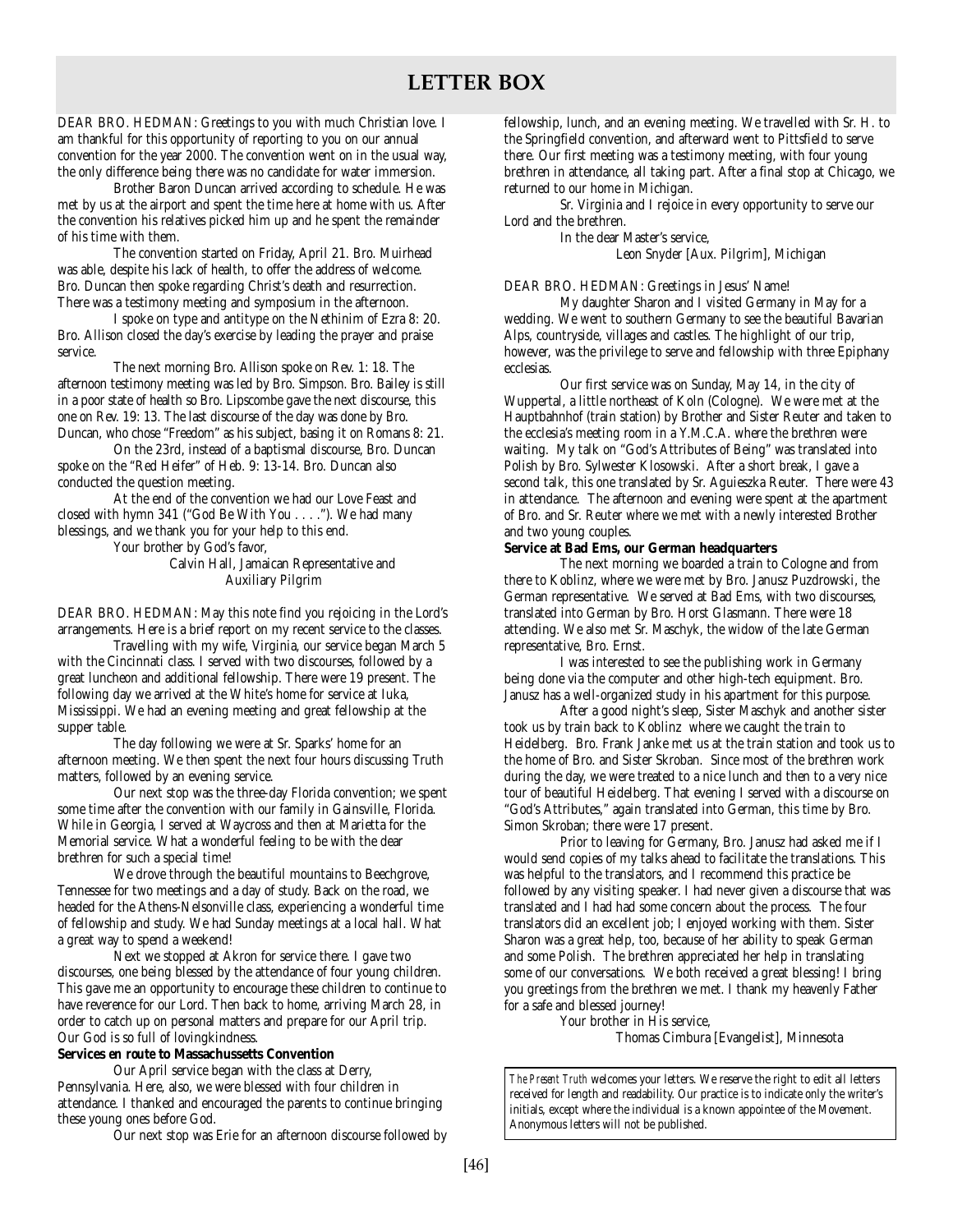# **TIMEPIECE**

# **PHILADELPHIA CONVENTION ECHOES**

*From* Zion's Watch Tower, *July 1, 1900, page 198*

ALL WILL REJOICE to know that the Philadelphia Convention, June 16-18, was a blessed success: so far as we have heard all who attended got a blessing, as we had hoped. Indeed, quite a few expressed themselves as so much refreshed and profited that, the Lord permitting, they would also attend the next Convention, at Chicago.

The attendance was about two hundred, except on Sunday, when it ran up to about four hundred. The three cities which have been leading in the "Volunteer" work were best represented at the Convention; — Boston 19, Washington City 13, Scranton 13. Thus it is always: those most awake to note and use opportunities for serving the truth are the most blest of the Lord every way, — warmer in their love and service, they are less exposed to the besetments of the Adversary: laying down their lives in the Lord's service in fulfilment of their covenant they are in the way which leads not only to fellowship in the sufferings of Christ but also in the glories to follow.

Nineteen states were represented — Maine, Connecticut, Massachusetts, New York, Pennsylvania, New Jersey, Delaware, Maryland, Virginia, South Carolina, Georgia, Ohio, Indiana, Illinois, Kansas, Wisconsin, Nevada, California and District of Columbia; and Great Britain was represented by Brother Randle, who, after doing a little further "Pilgrim" work here, will for a time make England his home and labor-field.

At the baptism service thirty-nine adults, after making a good public confession, symbolized their consecration to the Lord, even unto death, by immersion in water. It was an impressive service to us all, and the entire congregation gave hearty thanks to God for the

privilege of witnessing and participating. The janitor of the Baptist church remarked that not only had there never been such baptism service in that old church, but that never before had it contained a congregation all of whose faces were so happy looking. We were glad that the inner light of truth and its spirit of love was manifest to others. We trust that they took knowledge of us that we had been with Jesus and been "illuminated" by his holy spirit.

We cannot present the subjects discussed, but in a word would say, — It was the old, old story of God's love exhibited in Jesus, and the coming glory of the Church and blessing of the world: the story that is as fresh as ever to all in heart-harmony with the Lord, and which daily becomes more precious in the light of present truth; — things new and old.

None, we believe, were more blessed than the Philadelphia brethren who so kindly and efficiently and generously entertained us. They provided a splendid hall for the meetings, paid for the use of the baptistry, looked after the arriving friends and saw to their comfort, and provided free entertainment for those of the visitors too poor to pay their own way. May rich blessings of spiritual kind be their reward for all these services to the Lord's body. By an oversight we neglected to call for a united vote of thanks from the Convention; and as this was owing chiefly to the fact that the last meeting was a Question Meeting, we think to remedy the matter by having the closing service of future Conventions a "Love Feast."

# **PUBLICATIONS**

Some of our publications are listed below. Prices for U.S. addresses only; others add 10% toward postage. As a courtesy to subscribers, we supply low-cost Bibles, concordances, *etc*., for which payment is required with order.

STUDIES IN THE SCRIPTURES

#### Library Edition

Costs \$13.95 for a 6-volume set. Volume 1 is 1937 edition (reprinted 1960 and 1997), and includes a year's free subscription to *The Bible Standard* (ordinarily \$3.00 per year). Volumes 2 through 6 are 1937 edition. This a good quality hardbound set. Each book has a Scripture index, questions, and notes in the back. Volume 6 has additionally a topical and Scriptural index for all 6 volumes. Vol. 1, The Divine Plan of the Ages (424 pages) \$5.00

- Vol. 2, The Time Is At Hand (451 pages) \$2.50
- Vol. 3, Thy Kingdom Come (458 pages) \$2.50
- Vol. 4, The Battle of Armageddon (709 pages) \$3.00
- Vol. 5, The At-One-Ment Between God and Man (560 pages) \$2.50
- Vol. 6, The New Creation (896 pages, with topical index) \$3.00

Complete set (includes year's *Bible Standard* subscription) \$13.95

#### SELECTED BOOKS

Life—Death—Hereafter (224 pages), paperback, \$1.50, hardback, \$2.00 God (547 pages; describing Jehovah's great attributes) \$2.00 Creation (585 pages; describing God's creative work) \$2.00 The Bible (794 pages; much useful information on it and its uses) \$2.50 Christ—Spirit—Covenants (744 pages) \$2.50 The Chart of God's Plan (360 pages) \$5.00 The Millennium (488 pages; expounds many Scriptures) \$7.00 Daily Heavenly Manna and Devotional Service \$6.00 Poems of Dawn (300 choice Christian poems) \$5.00 Photo-Drama of Creation (good for children; paperback) \$4.95 Hymns of Millennial Dawn (350 hymns), \$6.00 (words only .50) Tabernacle Shadows (176 pages; types explained), hardback, \$4.00 PRICED BOOKLETS Focus on Zionism (a Christian Zionist view) \$1.00

The Restoration of Israel (48 pages; from *Studies,* Vol. 3) .50 Anglo-Israelism — A Modern Delusion (80 pages) .50

The Gift of Tongues — Should We Seek It or Shun It? (80 pages) .50 Is there Hope for Any of the Unsaved Dead? (80 pages) .50 Satan, Satanism, Demonism and Exorcism (80 pages) .50 Born Again (48 pages; what, when and how) .50 The Great Pyramid and the Bible (48 pages; Bible proofs) .50 The Hell of the Bible (60 pages; treats every Bible text on Hell) .25 Spiritism — Ancient and Modern (67 pages) .25 Jewish Hopes and Prospects (52 pages) .10 Teachings of "Jehovah's Witnesses" Examined (*pro* and *con*) .10

FREE 24-PAGE BOOKLETS FOR SPECIAL LIMITED NEEDS Where are the Dead? • Life and Immortality • What is the Soul? • Resurrection of the Dead • Spiritism is Demonism • Why Does A Loving God Permit Calamities? • The Sabbath Day • Faith Healing • Baptism • Speaking in Tongues — Is it of God? • The Kingdom of God • Mormonism—A Modern Delusion • Preservation of Identity in the Resurrection • The Evolution Theory Examined • The Rapture • Must Christians Pay Tithes? • Why We Believe in God's Existence

FREE LEAFLETS FOR GENERAL DISTRIBUTION Do You Know? • Thieves In Paradise • Israel's Return • New Earth • What is Hell? • The Bible vs. Evolution • "Flying Saucers" • Jesus' Second Advent • Judgment Day • God Loves You! • Earth's Coming Theocratic Government • War on Poverty • Oath-bound Promise • Man's Eternal Destiny • Pollution Crisis • What is the Truth? • Great Pyramid • Restitution • Is God or Satan Winning? • The Full Gospel • Peace—How it Will Come • True Freedom • Laymen's Home Missionary Movement

> SMALL LEAFLETS FOR GENERAL DISTRIBUTION Titles available will vary from time to time

Coming By and By • Christ's Glorious Reign • Close Your Eyes/Divine Plan Ad • Desolation/Restoration • Father Take My Hand • A Good New Year Recipe • How Readest Thou? • Nearing God's Kingdom • My Lord and I/Picture • 23rd Psalm • Salvation/All Things New • Scripture Studies Ad • Watchman, What of the Night?